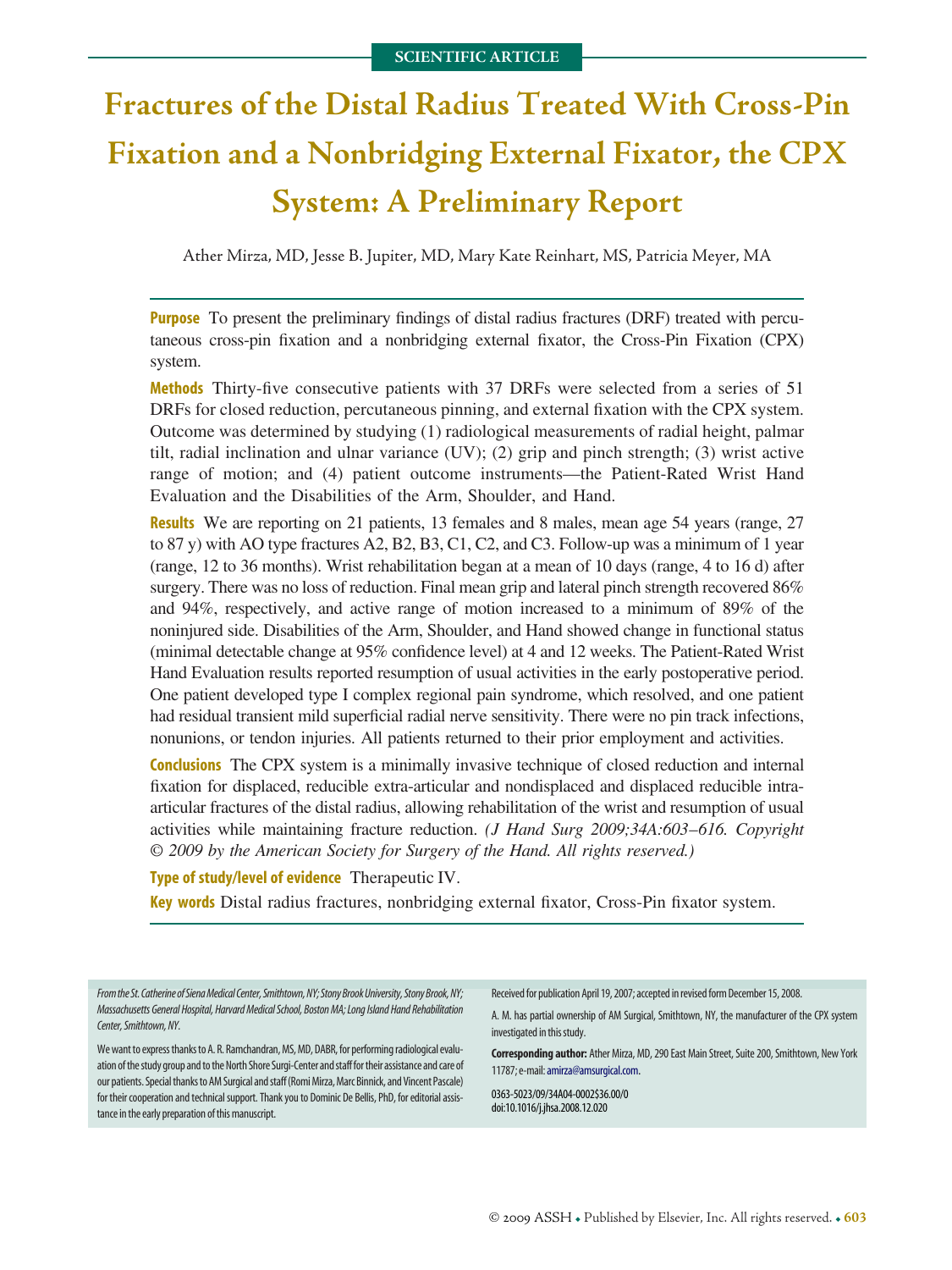**FRACTURES OF THE DISTAL radius are the most com-**<br>mon fractures seen in the upper extremity and are<br>of special importance to our aging population,<br>who lead longer active lives.<sup>1–6</sup> These fractures have a mon fractures seen in the upper extremity and are of special importance to our aging population, tendency to collapse, leading to a loss of radial inclination (RI), radial height (RH), palmar tilt (PT), and a change in ulnar variance  $(UV)^{7-10}$  Such a collapse often results in physical deformity and loss of function.<sup>11–21</sup> This preliminary report presents a minimally invasive technique for fixation of distal radius fractures (DRFs) that maintains fracture reduction, thereby limiting deformity and loss of function.

Historically, treatment of displaced DRFs involved performing a closed reduction and applying a cast; however, such an approach often does not maintain fracture reduction.<sup>7,22,23</sup> Other methods, including spanning external fixators, carry their own inherent shortcomings, in that ligamentotaxis is used to maintain reduction. Notably, ligamentotaxis does not necessarily maintain reduction in all of the radiological parameters and can lead to stiffness of the finger joints.7,9,24,25 In addition, ligamentotaxis might not control or maintain PT.<sup>26,27</sup> Separately, over a period of time, the viscoelastic behavior of soft tissues causes spanning external fixators to lose their distractive forces, which can also lead to a loss of reduction.<sup>26,28</sup> Although external fixators have been used with internal fixation techniques, the inherent problems associated with external fixation have not been resolved.<sup>23,26,29,30</sup> Moreover, open reduction and internal fixation (ORIF) with a dorsal or palmar plate requires surgery and soft tissue dissection, which may result in unique problems.  $23,31-36$ 

A minimally invasive technique is conceptually advantageous to open techniques for fracture care, because it eliminates or minimizes soft tissue dissection, postoperative adhesions, a cosmetically unappealing scar, and the concern of residual hardware or hardware removal. Such a technique should be well tolerated by the patient and have a predictable outcome.

We present our findings of DRFs treated with a minimally invasive technique: closed reduction internal fixation with percutaneous, cross K-wire fixation and a nonbridging external fixator device, termed the Cross Pin Fixation (CPX) system (Fig. 1; AM Surgical, Smithtown, NY).

## **MATERIALS AND METHODS**

Between September 2004 and October 2007, 49 consecutive patients with 51 DRFs presented to our office for treatment. Of those, 14 were treated conservatively with casting; 7 were minors, and 7 were adults (AO classification: 4, A2.1; 2, B1.1; and 1, C1.1). The re-



maining 35 skeletally mature patients with 37 displaced extra-articular or nondisplaced or displaced intraarticular DRFs were treated with closed reduction and application of the CPX system. For this study, 14 patients were excluded; 12 lacked either clinical or radiologic evaluation for a minimum of 12 months, 1 was noncompliant in the early postoperative period, and another with severe osteoporosis, bone loss, and irreducibility had refused open reduction before surgery. In this patient, the CPX system was used with synthetic bone graft.

We are reporting on the remaining 21 patients with 21 DRFs (Table 1). There were 13 women and 8 men, mean age 54 years (range, 27 to 87 y) with 12 dominant, 7 nondominant, and 2 mixed dominant-side injuries. Mechanisms of injury included 18 falls, 1 motor vehicle accident, and 2 other acute injuries. Twenty fractures were previously treated in the emergency room. Of these, 6 were splinted without reduction, and 14 had attempted reductions. One patient came directly to us. Initial consultation determined that 9 of the reduced fractures had displaced, 4 had unsatisfactory reductions, and 8 patients presented with displaced DRFs.

This study is a prospective study with the exception of the first 4 patients whose early postoperative period was reviewed retrospectively. The protocol included demographics, radiographic measurements, range of motion (ROM), and grip and pinch strengths, as well as scores from the Patient-Rated Wrist/Hand Evaluation  $(PRWHE)^{37}$  and Disabilities of the Arm, Shoulder, and Hand  $(DASH)$ , <sup>38</sup> which were recorded on individual client file forms, using unique assigned client numbers.

The AO classification was used to categorize frac-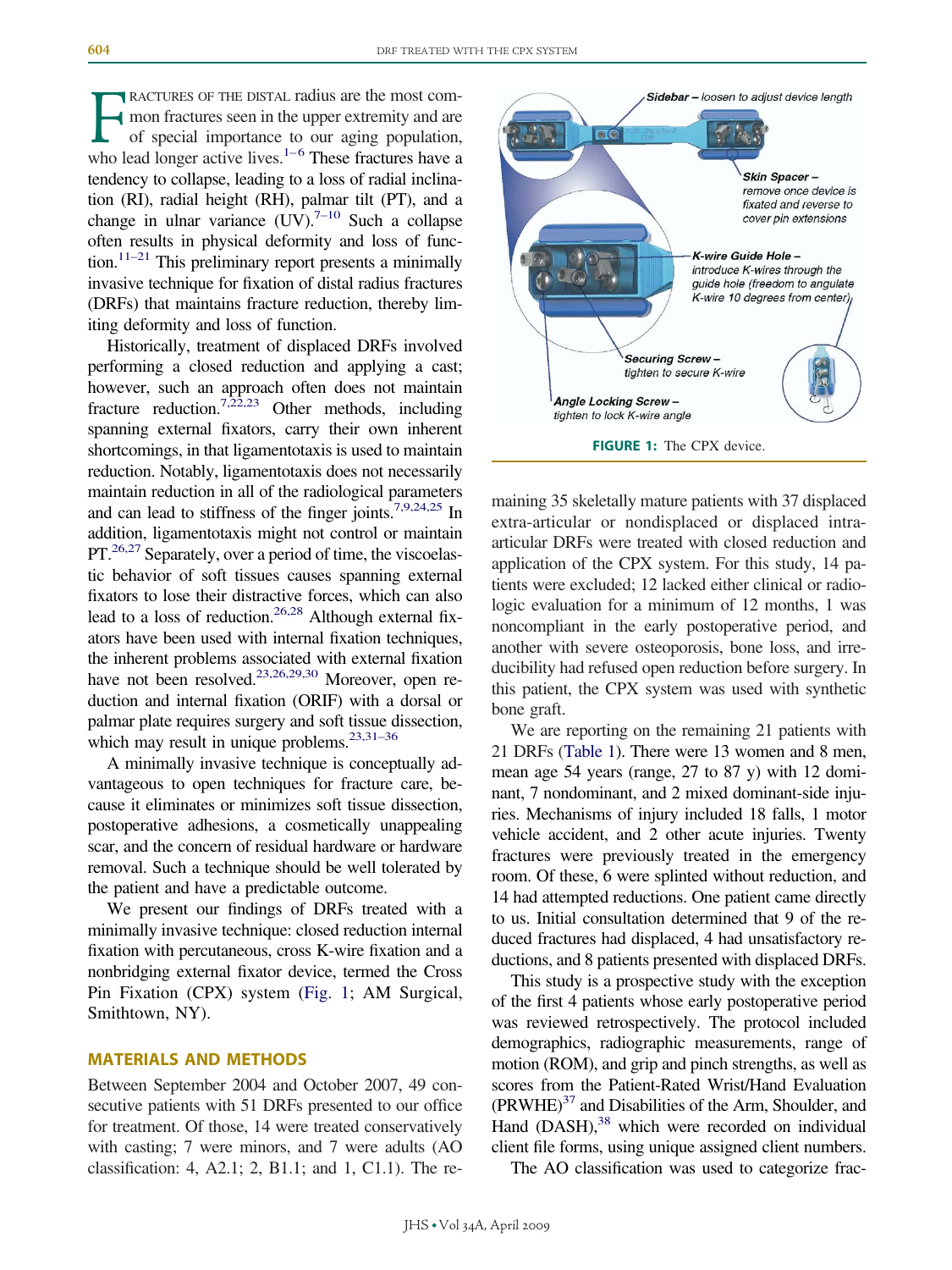tures $39-41$  (Table 2). Additional fractures included 10 ulna styloid, 1 comminuted distal ulna, and 1 displaced radial head. Joint congruency of simple and complex intra-articular fractures were assessed by measuring step and gap displacement before and after surgery and on final x-ray examination to the nearest 0.1 mm using an X10 magnifying loupe with an incorporated millimeter scale (B & H Specialties, Syracuse, NY $)$ .<sup>42,43</sup>

Radiographic measurements were performed by an independent radiologist using software (Digimizer image analysis software, version 3.4.1; MedCalc Software, Belgium). An independent x-ray technician digitized the preoperative, initial postoperative, and final radiographs, and copied them in their respective groups onto separate CDs. The radiographs were not viewed side by side. The radiologist, blinded to the demographics of the study population, was given 1 group at a time to measure and record RI, RH, PT, and UV.

All surgical procedures were performed by the investigating physician at an outpatient, ambulatory facility. All patients provided authorization to participate in this study. There were no conversions to ORIF. For removal of hardware, patients were given the choice of having removal either in the office or at an ambulatory facility. This study was not submitted to an institutional review board.

#### **SURGICAL TECHNIQUE**

The CPX device is made of aluminum and is lightweight (41 g, with the pins). It consists of a 2-part sliding bar with 2 screws to adjust the length (11.5 to 14.5 cm). At either end of the sliding bar are 2 heads, each with 3 adjustable K-wire fixators (Fig. 1). Each K-wire fixator has 2 screws— one to control the angle of insertion of the K-wire, and the other to lock the K-wire to the fixator. From a technical standpoint, the device allows 10° of rotation of the K-wire around the center insertion point. All the screws of the CPX device are loosened before reduction of the fracture.

Surgery is performed under either regional intravenous block (4 patients) or axillary block (17 patients) and under fluoroscopic control. The fractures are reduced by using the classic maneuver, flexion and ulnar deviation,44 or by applying longitudinal traction with finger traps. After fluoroscopic confirmation of reduction in the AP and lateral planes, a small stab wound is made near the radial styloid between the first and second dorsal compartments. A clamp is used to spread the soft tissues, and a tissue protector is introduced into the incision and held against the bone at a 40° to 45° angle. All K-wires were smooth and 1.6 mm. The first K-wire is then driven obliquely across the fracture site. While driving this K-wire, dorsal pressure is applied on the distal fragment to maintain PT while the wrist is held in ulnar deviation to maintain RI. The K-wire should exit the proximal fragment (radial shaft) in a mid-lateral plane. The first K-wire is then placed through the distalmost K-wire fixator in the device.

The CPX device is then aligned with the distal forearm in the mid-lateral plane. A second K-wire, also using a tissue protector, is then inserted through the proximal K-wire fixator, aiming at the lunate fossa. A small stab wound is made, and a clamp is used to spread the soft tissues to facilitate the introduction of the tissue protector. The K-wire angle of insertion can be varied  $\pm 10^{\circ}$  on center to achieve the desired position. The remaining K-wires are then introduced in a similar manner, using a minimum of 2 distally and 2 proximally (Fig. 2). Intra-articular displaced fractures did not require fragment-specific fixation because the percutaneous pinning and cross-pin fixation of the fractures with the CPX device maintained reduction.

After surgery, patients are placed in soft dressings with a short arm volar splint and instructed to perform active finger ROM. Patients are initially seen after surgery for removal of the surgical dressing, radiographic evaluation, pin site care, assessment and reinforcement of active finger ROM, and fabrication of a custom wrist or forearm orthosis by the investigating occupational therapist (OT). Hand therapy, 3 times per week, commences immediately thereafter to initiate additional active finger ROM, wrist and forearm active range of motion (AROM), a formal home exercise program, and resumption of usual activities. Patients are instructed to remove the splint 6 times each day to perform their home exercise program. Pin care management is rendered during office visits by applying Hibiclens-soaked (chlorhexidine gluconate solution 4.0% w/v) gauze wraps to the pin sites.

#### **ASSESSMENT PARAMETERS**

Postoperative radiographs were taken at 2, 4, 6, 8, and 12 weeks, 6 months, and again at 1 year or final evaluation to assess radiological parameters of RI, RH, PT, and UV. Posteroanterior (PA) views were performed with the forearm in pronation, and lateral views were performed with the forearm in neutral position. The CPX device and K-wires were removed after bone healing was verified by radiographic observation of trabecular bridging across the fracture site and obliteration of distinct fracture lines. From the initial to final postoperative radiographic examination, maintenance of fracture reduction was defined as a loss of less than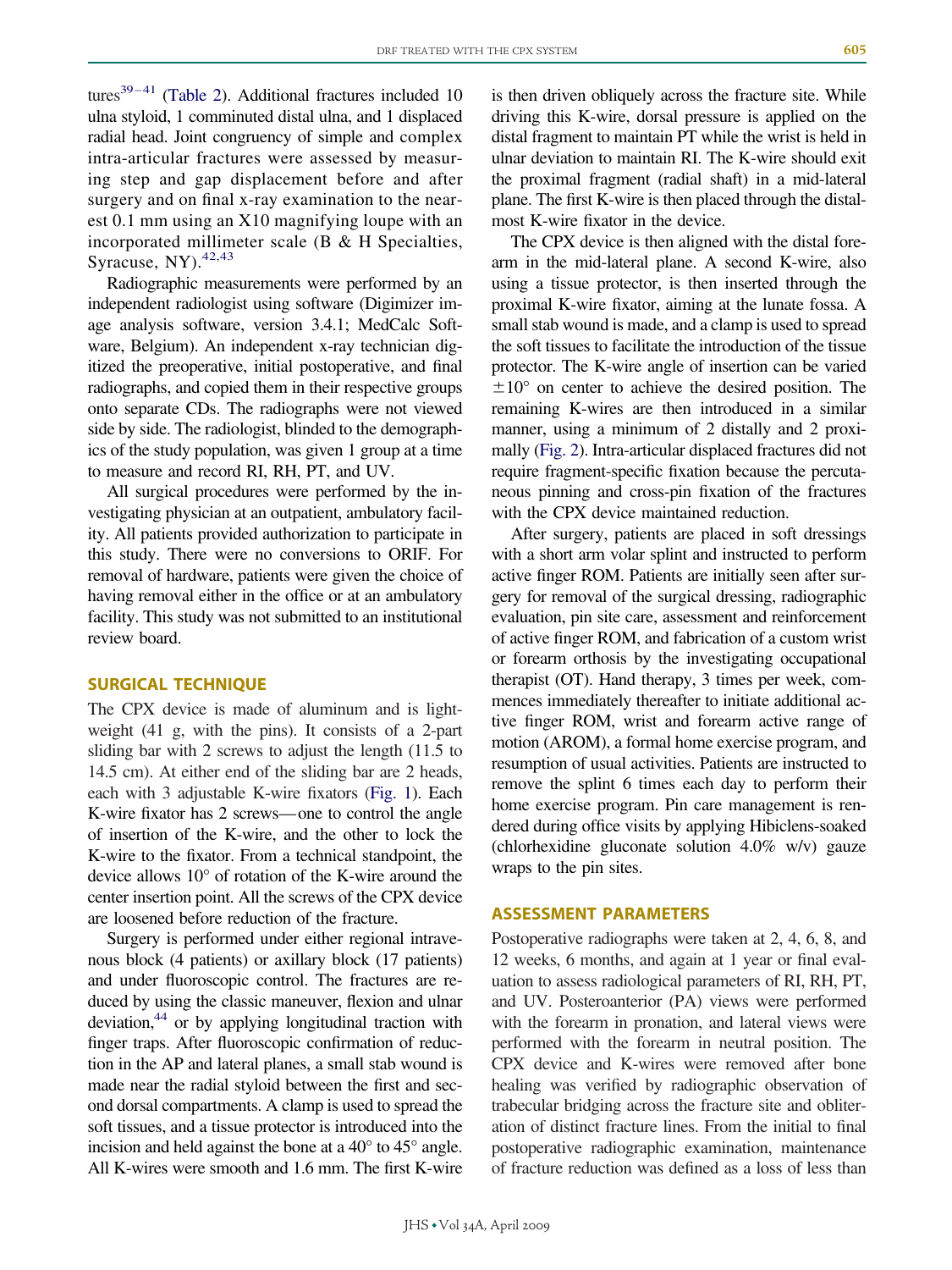| <b>TABLE 1.</b> |                            |                            |                        | <b>Clinical and Outcome Characteristics of Study Population</b> |                                     |                                          |
|-----------------|----------------------------|----------------------------|------------------------|-----------------------------------------------------------------|-------------------------------------|------------------------------------------|
| $Pt^a$ No. $^b$ | Gender, Age y <sup>c</sup> | Injured Side,<br>Dominance | AO Class. <sup>d</sup> | <b>Associated Injuries</b>                                      | Prior Rx <sup>e</sup>               | No. <sup>b</sup> Pins<br>Distal/Proximal |
| $\mathbf{1}$    | F, 56                      | L, ND                      | C <sub>2.2</sub>       | None                                                            | ACR <sup>P</sup> , SAC <sup>q</sup> | 3/2                                      |
| $\overline{2}$  | F, 38                      | R, D                       | C <sub>2.1</sub>       | None                                                            | $ACRp$ , S-TS <sup>r</sup>          | 3/2                                      |
| 3               | M, 36                      | L, ND                      | C3.1                   | None                                                            | $ACRp$ , S-TS <sup>r</sup>          | 4/2                                      |
| $\overline{4}$  | M, 54                      | R, D                       | <b>B3.1</b>            | None                                                            | $ACRp$ , S-TS <sup>r</sup>          | 3/2                                      |
| 5               | F, 68                      | R, D                       | C1.1                   | None                                                            | ACR <sup>P</sup> , SAC <sup>q</sup> | 4/2                                      |
| 6               | F, 55                      | L, D                       | C1.1                   | None                                                            | $ACRp$ , S-TS <sup>r</sup>          | 3/2                                      |
| 7               | M, 45                      | R, D                       | <b>B2.2</b>            | Neck and shoulder                                               | Cast                                | 3/2                                      |
| 8               | F, 71                      | R, D                       | C1.1                   | None                                                            | Splint                              | 2/2                                      |
| 9               | M, 87                      | L, M                       | C1.1                   | Fracture: ulna shaft, elbow                                     | ACR <sup>P</sup> , SAC <sup>q</sup> | 3/2                                      |
| 10              | F, 57                      | L, D                       | A2.2                   | None                                                            | Splint                              | 3/2                                      |
| 11              | F, 56                      | L, D                       | A2.2                   | None                                                            | $ACRp$ , S-TS <sup>r</sup>          | 3/2                                      |
| 12              | F, 55                      | R, D                       | <b>B</b> 3.3           | None                                                            | ACR <sup>P</sup> , SAC <sup>q</sup> | 2/3                                      |
| 13              | M, 33                      | L, M                       | C <sub>2.1</sub>       | Multiple trauma                                                 | $ACRp$ , S-TS <sup>r</sup>          | 3/2                                      |
| 14              | F, 29                      | L, ND                      | C2.2                   | None                                                            | Splint                              | 2/2                                      |
| 15              | M, 55                      | L, ND                      | C3.1                   | None                                                            | $ACRp$ , S-TS <sup>r</sup>          | 3/3                                      |
| 16              | F, 65                      | R, D                       | C <sub>2.1</sub>       | None                                                            | $ACRp$ , S-TS <sup>r</sup>          | 2/2                                      |
| 17              | M, 27                      | L, D                       | C3.1                   | None                                                            | SAC <sup>q</sup>                    | 2/2                                      |
| 18              | F, 72                      | R, ND                      | C1.1                   | None                                                            | Splint                              | 2/2                                      |
| 19              | F, 48                      | L, ND                      | C1.1                   | None                                                            | None                                | 2/2                                      |
| 20              | M, 63                      | L, ND                      | C1.1                   | None                                                            | $ACRp$ , S-TS <sup>r</sup>          | 2/2                                      |
| 21              | F, 54                      | R, D                       | A2.2                   | None                                                            | ACR <sup>P</sup> , SAC <sup>q</sup> | $2/2$                                    |

<sup>a</sup>Pt, patient; <sup>b</sup>No, number; <sup>c</sup>y, year; <sup>d</sup>Class., classification; <sup>e</sup>Rx, treatment; <sup>f</sup>d, days; <sup>g</sup>HW, hardware, (removed); <sup>h</sup>d/c, discontinued; <sup>i</sup>r, resolved; <sup>j</sup>FU, follow-up; <sup>k</sup>m, month; <sup>1</sup>PRWHE, patient rated w follow-up; <sup>k</sup>m, month; <sup>1</sup>PRWHE, patient rated wrist hand evaluation; <sup>m</sup>DASH, disabilities of the arm, shoulder and hands; "Un Rx, unaffected side;<br>"%, percentage; <sup>p</sup>ACR, attempted closed reduction; <sup>q</sup>SAC, short arm ca

 $5^{\circ}$  RI, less than 2 mm RH, less than  $10^{\circ}$  PT<sup>12,45–51</sup> or an increase in ulnar variance greater than 1.5 mm.

At designated intervals, the OT recorded goniometric wrist measurements in flexion, extension, pronation, supination, and radial and ulnar deviation, as well as grip and pinch strengths, using a Jamar hydraulic hand dynamometer (Lafayette Instrument Company, Lafayette, IN) and a hydraulic pinch gauge (Baseline; FEI, Irvington, NY). These values were recorded on customdesigned occupational therapy forms. The findings were compared with the contralateral side. Scar assessment for height (flat, hypertrophic, or keloid) and mobility (mobile, adhesion: minimum, moderate, or severe) were also recorded on the forms. Wrist rehabilitation was determined by calculating the number of days from each patient's surgery to the initial therapy evaluation.

Patients completed the initial self-administered  $PRWHE<sup>52–54</sup>$  and the DASH<sup>55</sup> instruments during

their initial therapy evaluation. The PRWHE was obtained at 4, 6, 8, and 12 weeks, 6 months, and again at 1 year or final evaluation. Early in the study, a follow-up DASH was obtained at 3 months, 6 months, and 1 year. Later, an 8-week and then a 4-week DASH were added. These instruments provided outcome measurements of physical function, symptoms (pain), disability, appearance, and return to usual activities.

Descriptive measurements (mean, standard deviation [SD]; median, range) were used to tabulate the preoperative and postoperative parameters of radiologic measurements, grip and pinch strength, AROM, DASH, and PRWHE scores. Data were not available for all patients at all time points. The percentages shown are the results for the number of available patients in each parameter and time point. Comparisons between injured and noninjured hands and wrists serve as controls for each patient's individual postoperative outcome.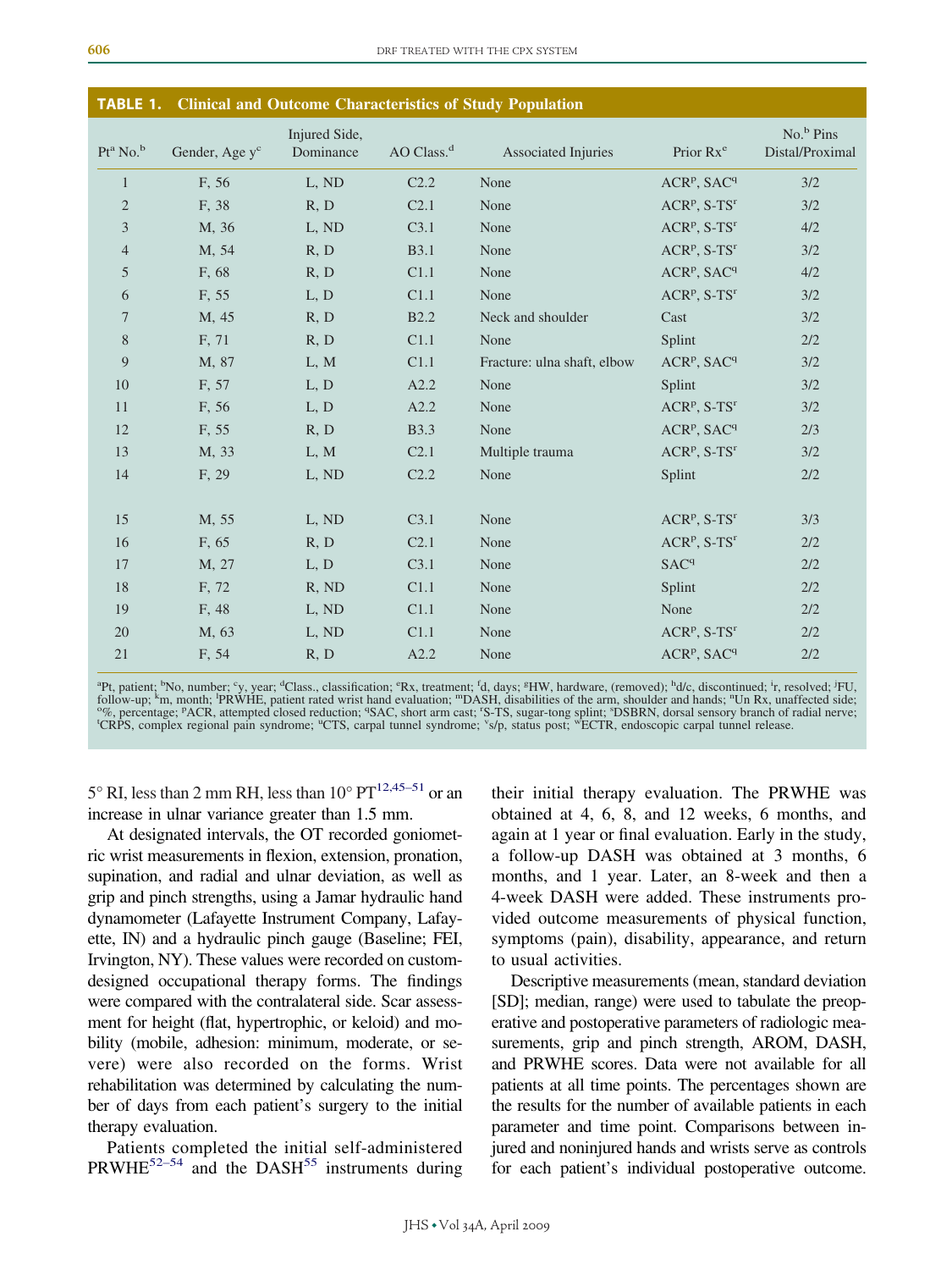| <b>TABLE 1.</b>                      |                                                                          |                    | <b>Clinical and Outcome Characteristics of Study Population (Continued)</b>                                 |                                  |                                             |                  |                                                        |
|--------------------------------------|--------------------------------------------------------------------------|--------------------|-------------------------------------------------------------------------------------------------------------|----------------------------------|---------------------------------------------|------------------|--------------------------------------------------------|
| Orthosis<br>Applied (d) <sup>f</sup> | Wrist Rehab HW <sup>g</sup> d/c <sup>h</sup><br>Began $(d)$ <sup>f</sup> | $(d)$ <sup>f</sup> | Complications $(r)^i$                                                                                       | Final FU <sup>j</sup><br>$(m)^k$ | $\text{PRWHE}^{\text{l}}$ DASH <sup>m</sup> |                  | Grip Strength of<br>Un Rx. <sup>n</sup> $(\%)^{\circ}$ |
| 6                                    | 13                                                                       | 44                 |                                                                                                             | 36                               | 6.5                                         | $2.5\,$          | 91                                                     |
| 6                                    | 10                                                                       | 45                 |                                                                                                             | 16                               | 25                                          | 5                | 108                                                    |
| $\mathfrak s$                        | $\overline{9}$                                                           | 40                 |                                                                                                             | 25                               | $\Omega$                                    | $\overline{0}$   | 109                                                    |
| 6                                    | $\tau$                                                                   | 61                 |                                                                                                             | 33                               | 4.5                                         | 3.3              | 109                                                    |
| $\mathfrak{Z}$                       | $\overline{4}$                                                           | 45                 | <b>DSBRN</b> <sup>s</sup>                                                                                   | 31                               | $\overline{0}$                              | $\boldsymbol{0}$ | 90                                                     |
| $\boldsymbol{7}$                     | 14                                                                       | 48                 |                                                                                                             | 29                               | $\mathbf{1}$                                | $\overline{0}$   | 92                                                     |
| $\mathfrak s$                        | $\,8\,$                                                                  | $40\,$             | $CRPSt$ (r)                                                                                                 | 26                               | 5.5                                         | 6.7              | 109                                                    |
| $8\,$                                | 12                                                                       | 44                 |                                                                                                             | 22                               | 1.5                                         | 6.7              | 102                                                    |
| $8\,$                                | 15                                                                       | 44                 | $DSBRNs$ (r)                                                                                                | 22                               | $\overline{0}$                              | 3.3              | 70                                                     |
| $8\,$                                | $\overline{9}$                                                           | 43                 |                                                                                                             | 21                               | $8\,$                                       | 10               | 112                                                    |
| $8\,$                                | 15                                                                       | 47                 |                                                                                                             | 21                               | $\mathbf{1}$                                | $\boldsymbol{0}$ | 102                                                    |
| $\,$ $\,$                            | 16                                                                       | 43                 |                                                                                                             | 18                               | 31.5                                        | 22               | 69                                                     |
| $\mathfrak s$                        | 13                                                                       | 54                 | $CTSu$ (r) <sup>i</sup> s/p <sup>v</sup> ECTR <sup>w</sup> Wrist stiffness,<br>Rx <sup>e</sup> manipulation | 17                               | 43                                          | $28\,$           | $28\,$                                                 |
| 6                                    | 12                                                                       | 47                 |                                                                                                             | 12                               | 8.5                                         | 4.2              | 84                                                     |
| 6                                    | $\overline{9}$                                                           | 41                 |                                                                                                             | 14                               | $7\overline{ }$                             | 4.2              | $72\,$                                                 |
| 6                                    | $\overline{7}$                                                           | 45                 |                                                                                                             | 12                               | 1.5                                         | $7.5\,$          | 131                                                    |
| 6                                    | 10                                                                       | 45                 |                                                                                                             | 12                               | $\mathbf{1}$                                | 2.5              | 83                                                     |
| $\overline{4}$                       | $7\phantom{.0}$                                                          | 39                 |                                                                                                             | 12                               | $\overline{0}$                              | 2.5              | 110                                                    |
| $\mathfrak{Z}$                       | 12                                                                       | 46                 |                                                                                                             | 12                               | 7.5                                         | 10               | 65                                                     |
| 5                                    | $\overline{9}$                                                           | 48                 |                                                                                                             | 12                               | 32                                          | 26               | 55                                                     |
| $\mathfrak s$                        | 8                                                                        | 43                 |                                                                                                             | 12                               | $\overline{0}$                              | $\boldsymbol{0}$ | 103                                                    |
|                                      |                                                                          |                    |                                                                                                             |                                  |                                             |                  |                                                        |

Data were collected at baseline (initial postoperative evaluation with the OT); 2, 4, 6, 8, and 12 weeks, 6 months, and 1 year or more after surgery.

## **RESULTS**

Table 1 reports demographic, clinical, and outcome characteristics of the study population. Mean follow-up was 20 months (range, 12 to 36 mo). All fractures were reduced by closed reduction with no conversions to open. Patients were seen a mean of 6 days (range, 3 to 12 d) after surgery for radiographs and application of a removable, custom orthosis.

Table 3 reports normal radiographic parameters and longitudinal radiographic measurements of the study population.<sup>56-65</sup> Before surgery the mean, intraarticular step was 0.5 mm (SD 0.7) and the gap was 1.2 mm (SD 1.1). On final evaluation there were no stepoffs, and the mean gap was 0.2 mm (SD 0.4).

## **TABLE 2. Distribution of Distal Radius Fractures According to AO Classification**

| Fracture Type       | Type                    | No. <sup>a</sup> | Percent <sup>b</sup> |
|---------------------|-------------------------|------------------|----------------------|
| A Extra-articular   | A2.2                    | 3                | 14                   |
| B Simple articular  | <b>B2.2</b>             | 1                | 5                    |
|                     | <b>B</b> <sub>3.1</sub> | 1                | 5                    |
|                     | <b>B</b> 3.3            | 1                | 5                    |
| C Complex articular | C1.1                    | 7                | 33                   |
|                     | C <sub>2.1</sub>        | 3                | 14                   |
|                     | C <sub>2.2</sub>        | $\overline{2}$   | 10                   |
|                     | C <sub>3.1</sub>        | 3                | 14                   |
| <b>Total DRF</b>    |                         | 21               |                      |

a No., number of fractures treated per classification.

<sup>b</sup>Percent, percentage of each DRF classification treated.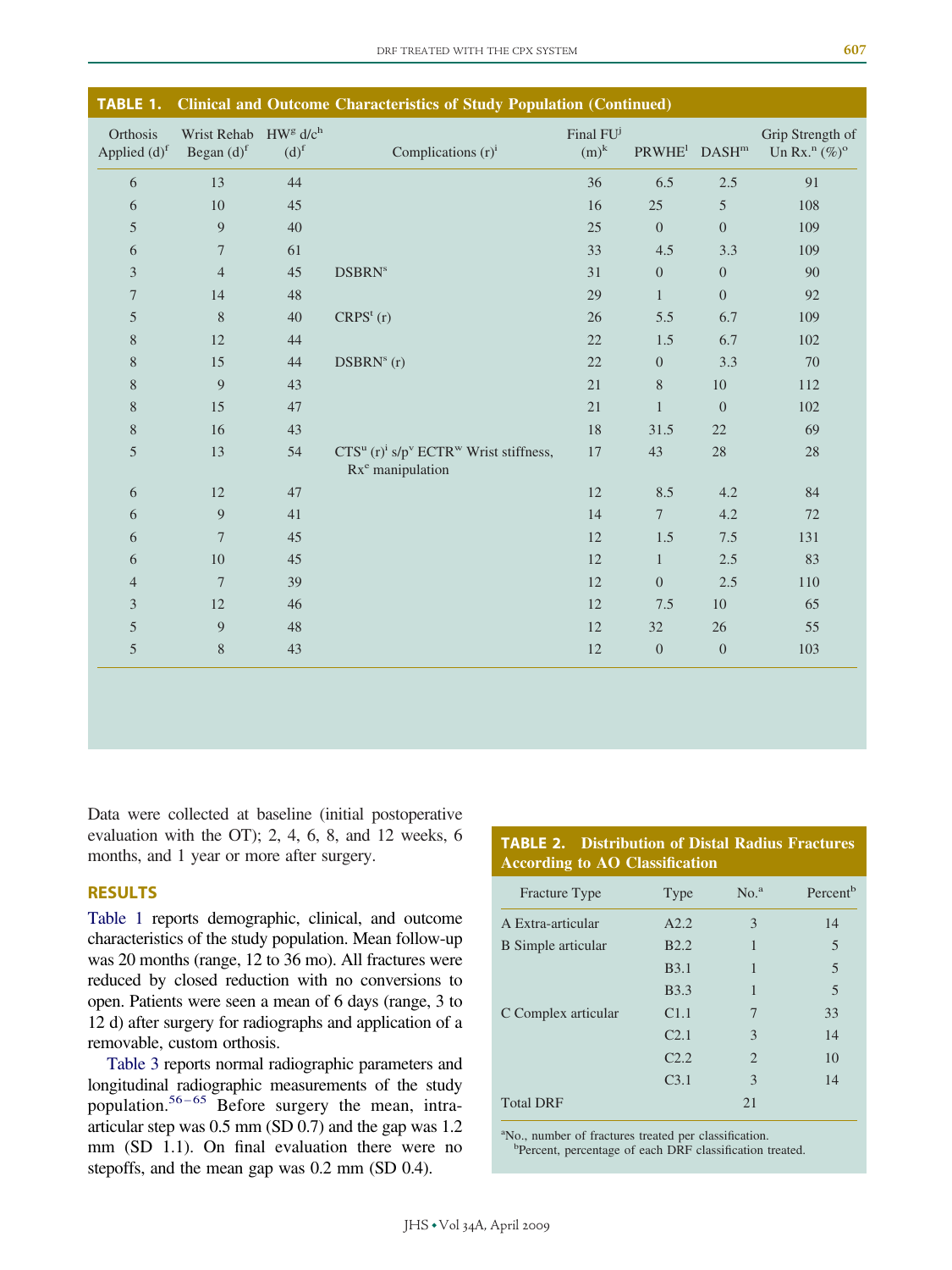

**FIGURE 2:** Radiograph of a DRF with the CPX device. **A** PA view, **B** lateral view.

Preoperative mean radiographic measurements were RI 21° (SD, 5.4; range, 9 to 30), RH 8.5 mm (SD, 4.4; range, 0 to 13.4), PT  $-3^{\circ}$  (SD, 13.4; range,  $-38$  to 13.5), and UV 2.2 mm (SD, 2.9; range,  $-4.8$  to 6.3). At the initial postoperative visit, mean radiographic results were RI 25° (SD, 3.3; range, 16 to 29), RH 10.9 mm  $(SD, 2.6; \text{range}, 4.2 \text{ to } 14.1, PT 5^{\circ} (SD, 4.1; \text{range}, -3)$ to 13), and UV 0.6 mm (SD, 2.2; range,  $-3.3$  to 4.4). In 3 patients the anatomy was not fully restored and remained out-of-range throughout; 1 (patient 5) lacked PT and 2 (patients 6 and 16) lacked RH.

Final mean measurements were RI 25° (SD, 3.6; range, 15 to 30), RH 11 mm (SD, 2.47; range, 4.4 to 13.9), PT 5° (SD, 4.1; range, -4 to 12) and UV 0.8 mm  $(SD, 2; range, -2.8 \text{ to } 4.4)$ . UV was greater than 2 mm in 6 patients and greater than  $-2$  mm in 2 patients. Two of the 6 patients with UV greater than 2 mm were reported as not being fully restored in RH. Comparison of the initial postoperative radiographic measurements to final measurements showed no loss of reduction (Table 3).

All fractures healed with removal of the CPX device and K-wires at an average of 45 days (range, 39 to 61 d) after surgery. One patient had removal of hardware in the office, and the remaining patients elected to return to the ambulatory facility for removal of hardware under sedation. With this second procedure, there were no complications.

Table 4 reports the final PRWHE subscale for appearance of the wrist or hand on a scale of 0 to 10, with 0 being no dissatisfaction and 10 being complete dissatisfaction. Fourteen patients expressed no dissatisfaction. The remaining 7 patients expressed dissatisfaction to a value no greater than 3. Final OT evaluation of scar height determined that all proximal and distal scars were flat. Evaluation for scar mobility showed that 38 were mobile, with 1 proximal and 3 distal having mild adhesions.

Formal wrist rehabilitation and mobilization began a mean of 10 days (range, 3 to 16 d) after surgery. AROM measurements by the OT determined that the injured wrists had an initial mean extension of 22° as compared with the uninjured wrists mean of 70°. Similarly, initial volar flexion of the injured wrists was 24° as compared with the uninjured wrists mean of 70° (Table 5). Both extension and flexion values improved, as did the ability to pronate and supinate (Fig. 3). In regard to AROM measurements at final evaluation, the injured side's mean scores were DF 70° (SD 11), VF 65° (SD 8), pronation 89° (SD 2), and supination 84° (SD 8). Mean AROM of the non-injured side was DF 71°, VF 70°, pronation 87°, and supination 82°, and the injured side percentage achieved is 99%, 92%, 103%, and 103%, respectively (Fig. 4).

Mean grip and lateral pinch strengths increased postoperatively relative to the uninjured hand. At 6 months, 45 of 59 lbs (76%) of grip strength and 15 of 17 lbs (88%) of pinch strength recovered, improving to 54 of 63 lbs (86%) and 16 of 17 lbs (94%), respectively, at final evaluation (Table 6). After surgery, the overall mean PRWHE scores were 70 at baseline, improving to 33 at 12 weeks and 9 at final evaluation (Fig. 5A). Within the PRWHE, the usual activities subscale (Table 7), reporting subjective difficulty in performing personal care, household work, work, and recreation, revealed an overall mean subscale score of 28 (range, 4 to 40) at baseline, improving to a mean 18 (range, 0 to 39) at 6 weeks. The pain subscale (Table 8), reporting on 4 items rating disability in reference to pain as well as pain frequency, revealed an overall mean subscale score of 23 (range, 2 to 49) at baseline, improving to 16 (range, 0 to 40) at 6 weeks. Before hardware removal at 6 weeks after surgery, mean subjective outcome of the PRWHE revealed mild pain with mild to moderate difficulty in performing usual activities with the injured hand.

The DASH showed that the patients had a decrease in disability and symptoms as well as an improvement in functional ability (minimal detectable change at 95% confidence level,  $MDC_{95}$ ) when comparing baseline scores to those at 4 and 12 weeks, and again at 1 year (Fig. 5B). A similar functional improvement  $(MDC_{95})$ was noted when comparing the baseline score to those at 8 weeks and 6 months.

One patient exhibited altered sensibility in the superficial radial nerve distribution and was treated with desensitization and gabapentin. The symptoms resolved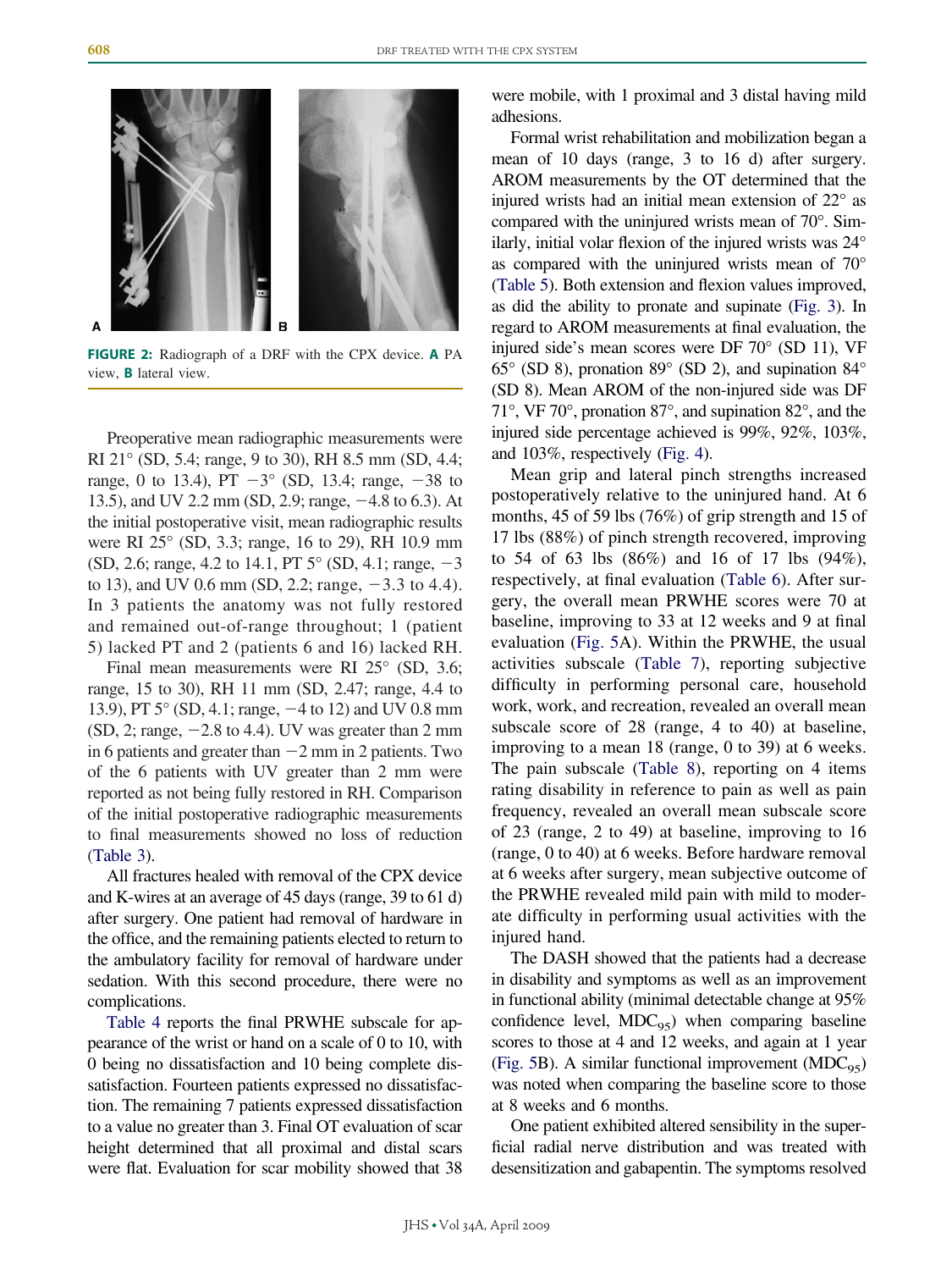| <b>TABLE 3.</b> |                 |                | Radiographic Measurements <sup>a</sup> |                 |                   |                  |                 |                                    |                |                 |                   |                  |                         |        |                |                 |                   |                  |
|-----------------|-----------------|----------------|----------------------------------------|-----------------|-------------------|------------------|-----------------|------------------------------------|----------------|-----------------|-------------------|------------------|-------------------------|--------|----------------|-----------------|-------------------|------------------|
|                 |                 |                | Preoperative                           |                 |                   |                  |                 | <b>Initial Postoperative Visit</b> |                |                 |                   |                  | <b>Final Evaluation</b> |        |                |                 |                   |                  |
| Pt. No.         | RI <sup>b</sup> | $RH^c$         | $PT^b$                                 | UV <sup>c</sup> | Step <sup>c</sup> | Gap <sup>c</sup> | RI <sup>b</sup> | $RH^c$                             | $PT^b$         | UV <sup>c</sup> | Step <sup>c</sup> | Gap <sup>c</sup> | RI <sup>b</sup>         | $RH^c$ | $PT^b$         | UV <sup>c</sup> | Step <sup>c</sup> | Gap <sup>c</sup> |
| 1               | 21              | 3.1            | $-31$                                  | 5.6             | $\overline{0}$    | 2.5              | 25.5            | 11.5                               | $\overline{0}$ | $\overline{0}$  | $\overline{0}$    | 0.7              | 26.6                    | 12.8   | 0.8            | $\Omega$        | $\overline{0}$    | 0.7              |
| $\mathbf{2}$    | 8.7             | $\overline{0}$ | $-38$                                  | $\overline{4}$  | $\Omega$          | 0.5              | 20.3            | 11.1                               | 7.8            | $-2.4$          | $\Omega$          | $\overline{0}$   | 20.1                    | 10.6   | 7.4            | $-2$            | $\overline{0}$    | $\boldsymbol{0}$ |
| 3               | 21.2            | 10.6           | 4.3                                    | 3.6             | 1.6               | $\overline{2}$   | 23.9            | 12.3                               | 1.1            | 1.1             | $\Omega$          | $\Omega$         | 23.3                    | 11.9   | 0.7            | 1.6             | $\Omega$          | $\mathbf{0}$     |
| $\overline{4}$  | 26.2            | 13.4           | 5.5                                    | 0.8             | 1.7               | 0.8              | 27.2            | 14.1                               | 12.5           | $-1.1$          | $\Omega$          | $\Omega$         | 26.3                    | 13.5   | 11.9           | $-1$            | $\Omega$          | $\mathbf{0}$     |
| 5               | 17.8            | 4.1            | $-20.6$                                | 3.7             | $\Omega$          | 0.6              | 26.4            | 7.5                                | $-3$           | 2.3             | $\Omega$          | 0.6              | 27                      | 8.3    | $-3.7$         | 2.1             | $\Omega$          | $\mathbf{0}$     |
| 6               | 18.7            | 4.3            | 9                                      | 5.3             | $\Omega$          | $\mathbf{1}$     | 22.1            | 4.2                                | 4.2            | 4.4             | $\Omega$          | $\Omega$         | 20.8                    | 4.4    | 4.4            | 3.3             | $\Omega$          | $\mathbf{0}$     |
| 7               | 24.8            | 13             | $\overline{0}$                         | $-3$            | 0.2               | 0.3              | 26.4            | 13.3                               | 9.4            | $-3.3$          | 0.2               | 0.2              | 25.9                    | 13.9   | 9.3            | $-2.8$          | $\overline{0}$    | $\mathbf{0}$     |
| 8               | 24.9            | 12.3           | $-10.8$                                | 3.1             | $\overline{0}$    | $\overline{2}$   | 27.3            | 13.2                               | 7.1            | 3               | $\overline{0}$    |                  | 27.5                    | 13     | 7.4            | 3               | $\Omega$          | $\mathbf{0}$     |
| 9               | 25.9            | 12.1           | 2.9                                    | 4.5             | $\Omega$          | 1.6              | 26.7            | 13.6                               | 9.4            | 2.4             | $\Omega$          | $\Omega$         | 28.8                    | 13.7   | 9.6            | 2.1             | $\Omega$          | $\mathbf{0}$     |
| 10              | 20.2            | 11             | 13.5                                   | $-2.1$          | $\Omega$          | $\overline{0}$   | 24.2            | 13.3                               | 1.9            | $-2.5$          | $\Omega$          | $\overline{0}$   | 22.8                    | 13.4   | 1.7            | $-1.8$          | $\Omega$          | $\mathbf{0}$     |
| 11              | 27              | 12             | 3.3                                    | 1.6             | $\Omega$          | $\Omega$         | 29.3            | 13.3                               | 7.4            | $\Omega$        | $\Omega$          | $\Omega$         | 28.4                    | 13     | 7.1            | $\Omega$        | $\Omega$          | $\mathbf{0}$     |
| 12              | 14              | $\overline{0}$ | $-4.5$                                 | $\Omega$        | $\mathbf{1}$      | 3                | 20.3            | 11                                 | 5.4            | $\overline{0}$  | $\boldsymbol{0}$  | 1                | 25                      | 10.7   | 4.4            | $\Omega$        | $\overline{0}$    | $\mathbf{1}$     |
| 13              | 22.2            | 13.4           | $\overline{0}$                         | 1.7             | 1.4               | 1.7              | 23.2            | 10.3                               | $\overline{0}$ | $\Omega$        | $\overline{0}$    | $\overline{0}$   | 23.3                    | 11.1   | $\Omega$       | $\Omega$        | $\overline{0}$    | $\overline{0}$   |
| 14              | 18              | 4.9            | 3.7                                    | 1.9             | $\Omega$          | $\mathbf{1}$     | 26.1            | 10.3                               | 9.5            | $\Omega$        | $\Omega$          | $\Omega$         | 25.9                    | 9.8    | 9.4            | 1.4             | $\Omega$          | $\overline{0}$   |
| 15              | 18.2            | 4.2            | $-4.6$                                 | 5.6             | $\overline{2}$    | 3.5              | 24.7            | 9.3                                | 5              | $\overline{2}$  | $\Omega$          | $\overline{2}$   | 23.2                    | 9.7    | 4.1            | 1.9             | $\Omega$          | 1.5              |
| 16              | 23.1            | 6.3            | 11                                     | 6.3             | 0.5               | $\overline{2}$   | 26.2            | 6.9                                | 9.3            | 3.9             | $\Omega$          | $\Omega$         | 27.5                    | 6.8    | 10.3           | 4.4             | $\Omega$          | $\overline{0}$   |
| 17              | 9.9             | 11.7           | 2.9                                    | $-4.8$          | 1.6               | 2.4              | 15.8            | 11                                 | $\overline{0}$ | $-2.6$          | 0.8               | $\overline{0}$   | 14.6                    | 10.6   | $\overline{0}$ | $-2.8$          | $\overline{0}$    | $\overline{0}$   |
| 18              | 30.2            | 10.4           | $-5$                                   | 2.5             | $\overline{0}$    | 0.2              | 28.7            | 10                                 | 4.7            | $\mathbf{1}$    | $\overline{0}$    | 0.2              | 30                      | 10.56  | 3.6            | 1.8             | $\Omega$          | 0.2              |
| 19              | 25              | 10.9           | $-12$                                  | $\overline{0}$  | $\overline{0}$    | 1                | 27.4            | 10.9                               | 8              | 0.8             | $\overline{0}$    | 1.5              | 26.2                    | 10.3   | 6.7            | 1.3             | $\overline{0}$    | $\overline{0}$   |
| 20              | 21.2            | 9.3            | 3                                      | 3               | $\overline{0}$    | 1                | 22.2            | 8.6                                | 7.4            | 2.8             | $\Omega$          | $\overline{0}$   | 22.5                    | 8.8    | 8              | 3               | $\Omega$          | $\mathbf{0}$     |
| 21              | 21.6            | 10.9           | 10.1                                   | 2.3             | $\Omega$          | $\Omega$         | 28.7            | 14.1                               | 5.6            | 0.9             | $\Omega$          | $\Omega$         | 29                      | 13.1   | 4.8            | 0.4             | $\Omega$          | $\overline{0}$   |
| mean            | 20.9            | 8.5            | $-2.7$                                 | 2.2             | 0.5               | 1.2              | 24.9            | 10.9                               | 5.4            | 0.6             | 0.05              | 0.3              | 25                      | 11     | 5.1            | 0.8             | $\Omega$          | 0.2              |
| <b>SD</b>       | 5.4             | 4.4            | 13.4                                   | 2.9             | 0.7               | 1.1              | 3.3             | 2.6                                | 4.1            | 2.2             | 0.2               | 0.6              | 3.6                     | 2.47   | 4.1            | $\overline{2}$  | $\overline{0}$    | 0.4              |
| median          | 21.2            | 10.6           | 2.9                                    | 2.5             | $\overline{0}$    | $\mathbf{1}$     | 26.1            | 11                                 | 5.6            | 0.8             | $\overline{0}$    | 0.6              | 25.9                    | 10.7   | 4.8            | 1.3             | $\Omega$          | $\overline{0}$   |
| min             | 8.7             | $\overline{0}$ | $-38$                                  | $-4.8$          | $\overline{0}$    | $\overline{0}$   | 15.8            | 4.2                                | $-3$           | $-3.3$          | $\Omega$          | $\Omega$         | 14.6                    | 4.4    | $-3.7$         | $-2.8$          | $\Omega$          | $\overline{0}$   |
| max             | 30.2            | 13.4           | 13.5                                   | 6.3             | $\overline{2}$    | 3.5              | 29.3            | 14.1                               | 12.5           | 4.4             | 0.8               | $\overline{2}$   | 30                      | 13.9   | 11.9           | 4.4             | $\Omega$          | 1.5              |

Pt, patient; RI, radial inclination; RH, radial height; PT, palmar tilt; UV, ulnar variance.

 $n_{\text{normal}}$  radiological measurements (56–65): RI 22–23 $^{\circ}$  (range, 13 to 30), RH 11–12 mm (range, 8 to 18), PT 11–12 $^{\circ}$  (range, 0 to 20) and UV 0 mm (range,  $-2$  to 2 [minus numbers represent negative UV]).

Measured in degrees.

c Measured in mm.

| <b>TABLE 4.</b> Patient-Rated Wrist Hand Evaluation—Appearance <sup>a</sup>     |  |  |  |  |  |  |  |  |  |  |  |
|---------------------------------------------------------------------------------|--|--|--|--|--|--|--|--|--|--|--|
| Patient No. 1 2 3 4 5 6 7 8 9 10 11 12 13 14 15 16 17 18 19 20 21               |  |  |  |  |  |  |  |  |  |  |  |
| Dissatisfaction with 0 1 0 0 0 0 0 1 0 0 0 0 1 3 1 2 0 0 0 0 2 0<br>appearanceb |  |  |  |  |  |  |  |  |  |  |  |

<sup>a</sup>Note: Patients rated their dissatisfaction with the appearance of the wrist/hand on a scale of 0 to 10.

b Dissatisfaction: "Rate how dissatisfied you were with the appearance of your wrist/hand during the past week."

to transient, mild, superficial radial nerve sensitivity without functional compromise. There were 3 patients with a protracted recovery. One patient, who had multiple injuries and stiffness of the wrist, later developed carpal tunnel syndrome. At 1 year after surgery, the patient had endoscopic carpal tunnel release and manipulation of the wrist, with improvement. Another patient had associated fractures of the affected upper extremity, and the third patient with multiple injuries was diagnosed with type I complex regional pain syndrome. Although the patient had altered sensibility in radial and ulnar nerve distribution and related neck and shoulder problems, there was no allodynia or hyperpathia. These symptoms resolved, requiring no formal treatment from a pain management specialist.

There were no pin track infections, tendon ruptures, or nonunions. Despite the number of pins used, the scars were minimal. All patients returned to their prior occupation or activities. Figure 6 is an example of a C2.2 DRF before surgery, after surgery, and healed.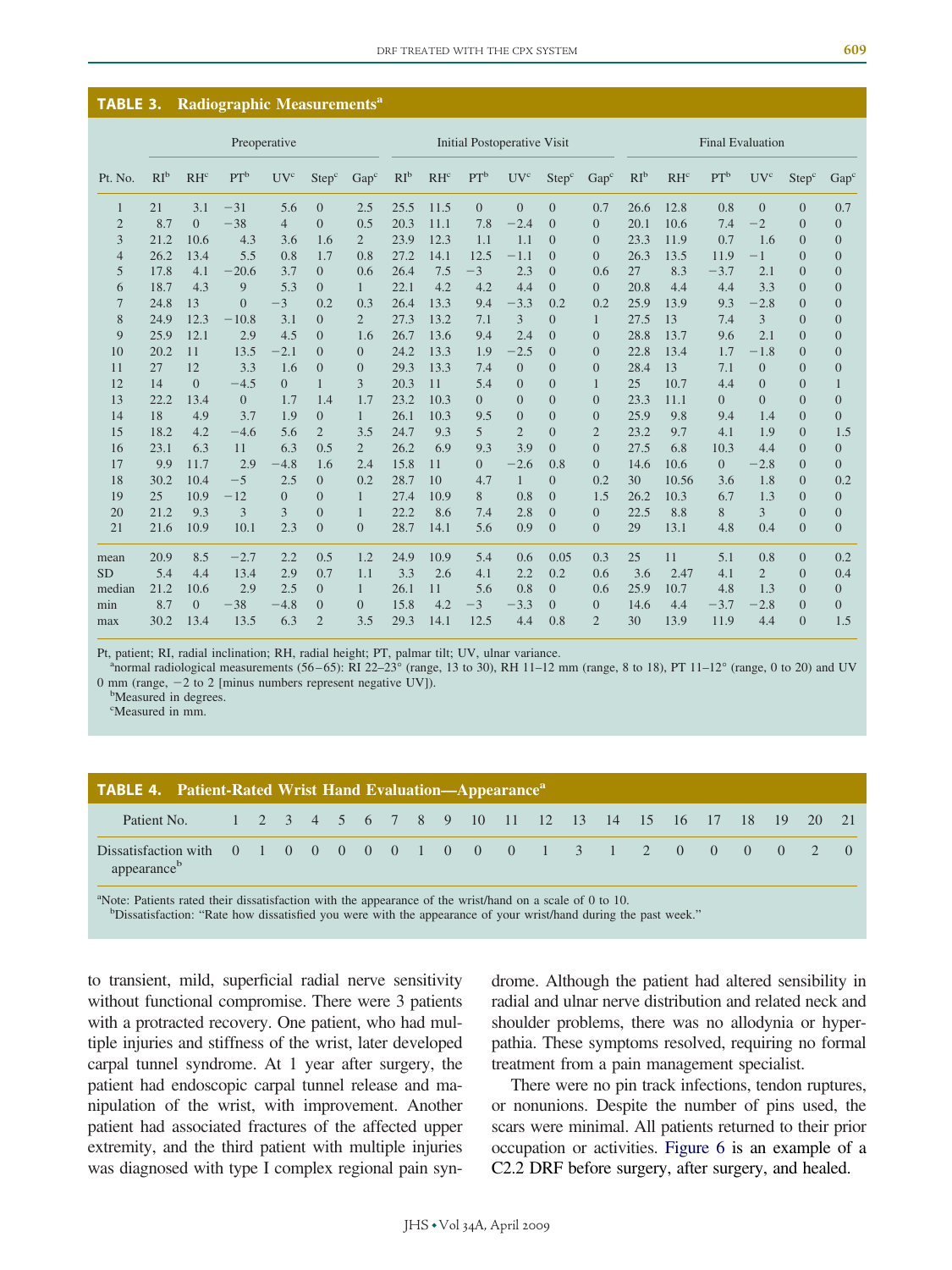| <b>TABLE 5.</b> |       |              | <b>Progressive Active Range of Motion</b> <sup>a</sup> |              |                         |              |                   |              |                           |
|-----------------|-------|--------------|--------------------------------------------------------|--------------|-------------------------|--------------|-------------------|--------------|---------------------------|
|                 |       |              | Dorsiflexion                                           |              | <b>Volar Flexion</b>    |              | Pronation         |              | Supination                |
| Visit           | $N^b$ | Mean<br>(SD) | Median<br>(Range)                                      | Mean<br>(SD) | Median<br>(Range)       | Mean<br>(SD) | Median<br>(Range) | Mean<br>(SD) | Median<br>(Range)         |
| IE <sup>c</sup> | 21    | 22(15)       | $28 (-18^d \text{ to } 39)$                            | 24(6)        | 24 (8 to 36)            | 69(11)       | 68 (42 to 86)     | 21(25)       | $22$ (-24 to 66)          |
| $4 \text{ wk}$  | 20    | 36(13)       | 35 (0 to $62$ )                                        | 29(7)        | 28 (16 to 42)           | 75(10)       | 77 (52 to 88)     | 44(25)       | 48 $(-20 \text{ to } 78)$ |
| 8 wk            | 19    | 46(12)       | 46 $(22 \text{ to } 67)$                               | 40(11)       | 38 (20 to 70)           | 80(9)        | 82 (58 to 90)     | 62(17)       | 66 (20 to 82)             |
| $12$ wk         | 19    | 54 (11)      | 56 (38 to 72)                                          | 49(11)       | 50 (34 to 80)           | 83(7)        | 86 (60 to 90)     | 70(14)       | 74 (40 to 86)             |
| $6 \text{ mo}$  | 17    | 63 (11)      | 60 (40 to 78)                                          | 58 (11)      | $56(42 \text{ to } 86)$ | 86(4)        | 86 (76 to 90)     | 79(8)        | 80 (66 to 90)             |
| 1 <sub>y</sub>  | 21    | 69 (11)      | 71 (44 to 89)                                          | 64(8)        | 64 (50 to 86)           | 89(2)        | 90 (84 to 90)     | 84(8)        | $90(60 \text{ to } 93)$   |

<sup>a</sup>measured in degrees; <sup>b</sup>n, number of patients and fractures; 'IE, initial postoperative evaluation; <sup>d</sup>-18 signifies that the patient demonstrated an 18-degree deficit to neutral.



**FIGURE 3:** ROM with the CPX system at 6 weeks after surgery. **A** Wrist flexion, **B** wrist extension, **C** radial deviation, **D** ulnar deviation, **E** pronation, and **F** supination.

## **DISCUSSION**

This is a report of a nonbridging external fixator (single frame) that integrates internal fixation with a multiplanar pin configuration. The advantages of nonbridging fixators as compared to bridging fixators have been reported widely in the literature.<sup>66-77</sup> The aim of using a nonbridging technique is to allow for mobilization of the wrist and early resumption of usual activities, while attempting to maintain reduction of the fracture.

The outcome of fractures treated with nonbridging techniques has been good, although there have been some problems. Forgan and Mammel $^{71}$  reported 4 cases, requiring premature removal of hardware owing to inflammation around the pins; in another case, the apparatus failed to hold reduction of the fracture. McQueen (20 cases) had a 33% incidence of pin track infection; 1 patient required debridement, and 1 fracture collapsed after removal of hardware, resulting in a malunion.<sup>75</sup> Fischer et al.  $(17 \text{ cases})$  had 1 pin track infection, 2 extensor pollicis longus tenodeses, 1 re-operation, and 1 fracture of the diaphysis.<sup>77</sup> Krishnan compared the results of 30 patients treated with the Delta frame (Matheys Medical Ltd., Betiäch, Switzerland) with 30 treated with a Hoffman bridging fixator (Howmedica, Staines, UK). $^{70}$ Pin track infections (32%) were the most common complication of both groups. In addition, 2 patients in each group required further surgery because of fixation failure, and 3 patients with the Delta frame had extensor pollicis longus ruptures. Despite considerable postoperative steps and gaps, the patients had a good outcome.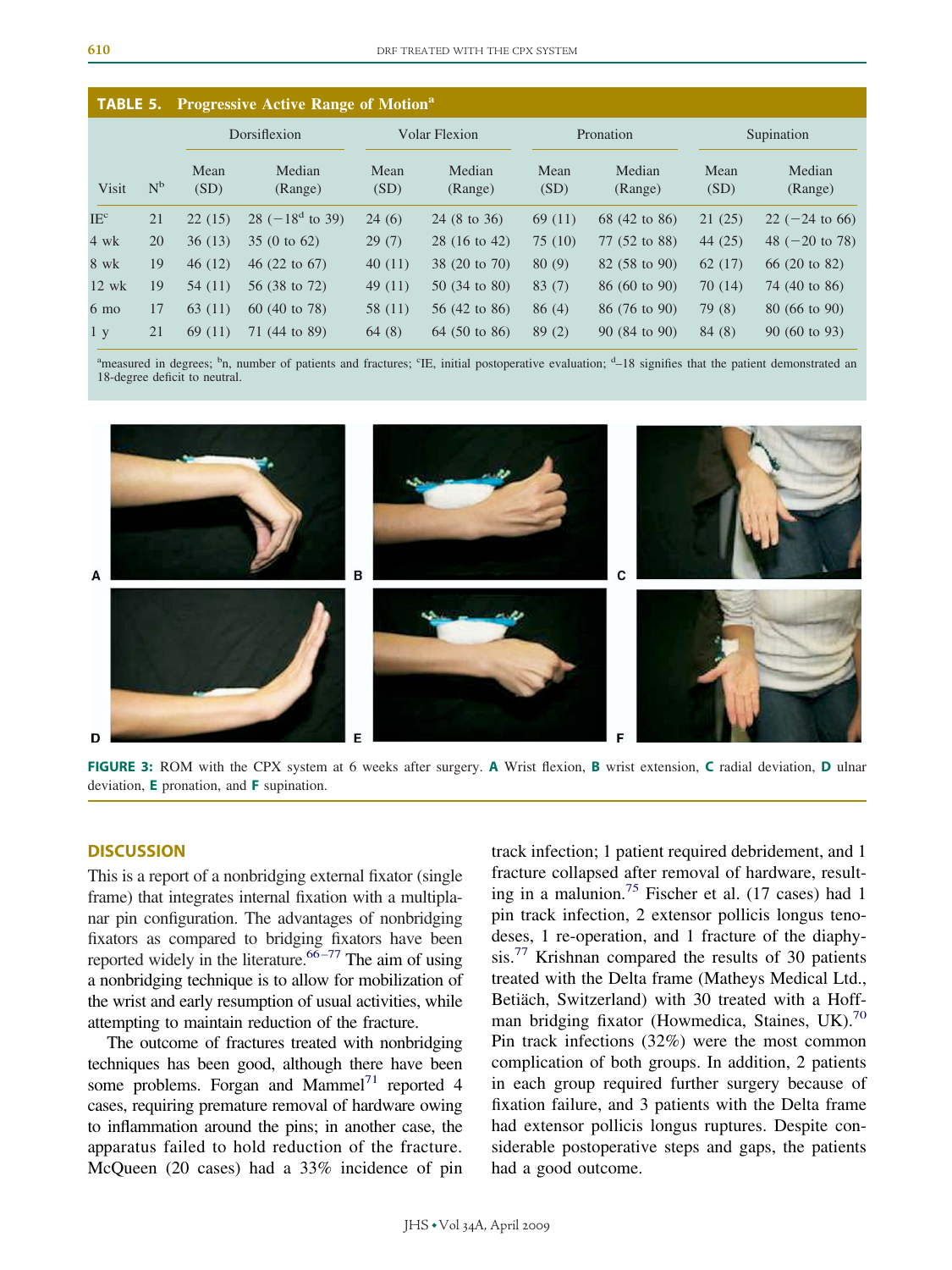

**FIGURE 4:** Range of motion compared to the uninjured side at final evaluation.

|                 |             |                      | <b>TABLE 6.</b> Mean Percentage of Strength Achieved After Surgery |                       |                      |                          |                       |  |  |  |
|-----------------|-------------|----------------------|--------------------------------------------------------------------|-----------------------|----------------------|--------------------------|-----------------------|--|--|--|
|                 |             |                      | Grip                                                               |                       | Lateral Pinch        |                          |                       |  |  |  |
| <b>Visit</b>    | $n^{\rm a}$ | Injured <sup>b</sup> | Non-Injured <sup>b</sup>                                           | Achieved <sup>c</sup> | Injured <sup>b</sup> | Non-Injured <sup>b</sup> | Achieved <sup>c</sup> |  |  |  |
| 8 w             | 15          | 22                   | 62                                                                 | 35                    | $\mathbf Q$          | 16                       | 56                    |  |  |  |
| 12 w            | 19          | 33                   | 61                                                                 | 54                    | 13                   | 17                       | 76                    |  |  |  |
| 6 m             | 17          | 45                   | 59                                                                 | 76                    | 15                   | 17                       | 88                    |  |  |  |
| FE <sup>d</sup> | 21          | 54                   | 63                                                                 | 86                    | 16                   | 17                       | 94                    |  |  |  |

<sup>a</sup>n, number of patients and fractures; <sup>b</sup>mean strength, measured in pounds; <sup>c</sup>percentage of strength, in relation to the uninjured hand; <sup>d</sup>FE, final evaluation.

McQueen et al.<sup>75</sup> and Fischer et al.<sup>77</sup> used largediameter pins for internal fixation, mostly from a dorsal-volar direction. The pins were sometimes used as joysticks to reduce the fractures. Gradl et al. (25 cases) reported a novel technique incorporating multiplanar K-wires into a nonbridging fixator. $9$  There were 2 major pin track infections but no tendon ruptures or radial sensory nerve problems, although they did have loss of RH in 3 of 29 fractures when they used 3 K-wires.

Pin track infections and tendon ruptures are possibly attributed to large-diameter pins (2.5 to 4 mm) placed in a dorsal–volar direction and the movement of the skin around the pins during flexion and extension of the wrist. The dorsal–volar pins can also irritate or impinge on the extensor tendons, impede wrist rehabilitation, and lead to tendonitis and rupture of these tendons. Large-diameter pins also carry the risk of fractures of the diaphysis after their removal.<sup>77</sup>

The CPX system differs substantially from other nonbridging fixators. Its unilateral frame uses smooth, 1.6-mm K-wires in the mid-lateral plane. The smalldiameter K-wires are inserted from the radial to the ulnar side of the fracture, thereby crossing the fracture and each other in different planes. A multiplanar crosspin configuration is created by using a minimum of 2 K-wires proximally or distally. For unstable fractures, the device allows for additional K-wires. Furthermore, using a mid-lateral approach diminishes the chance of impaling extensor tendons and reduces mobility of the skin around the pins during ROM exercises and usual activities. This was substantiated in this study by the fact that there were no pin track infections, tendonitis, or tendon ruptures. The concern of using pins in the mid-lateral plane is the possibility of injury to the radial sensory nerve, and therefore potential development of complex regional pain syndrome. Use of the tissue protector and timely intervention with a pharmacologic agent such as gabapentin can minimize these concerns.

We concur with the observation of Gradl et al.<sup>9</sup>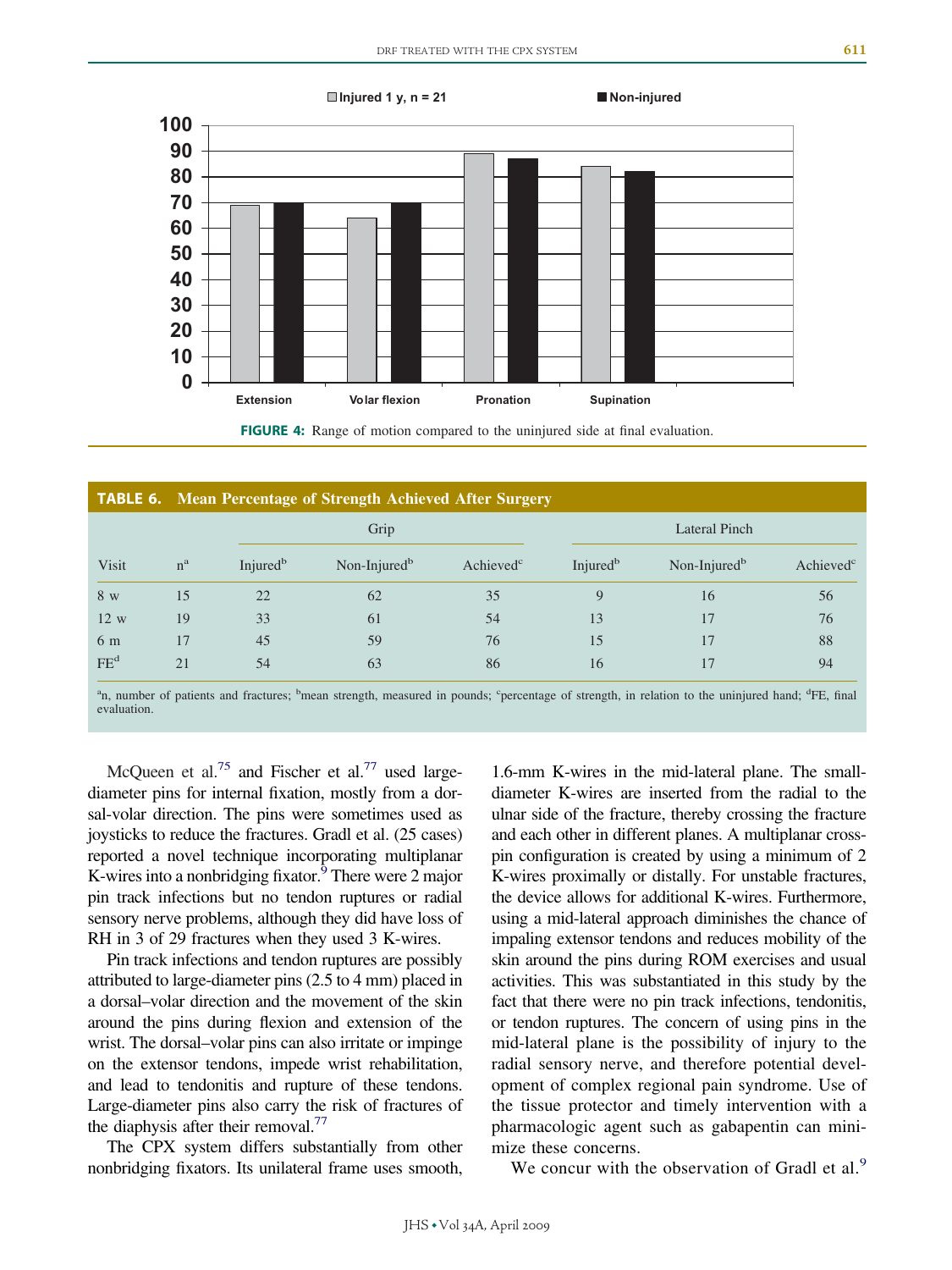**FIGURE 5:** Mean Progressive PRWHE and DASH scores.<sup>a</sup> A PRWHE, **B** DASH. <sup>a</sup>Compared to MacDermid's study<sup>54</sup>;  $^b$ n = 18, CPX patient population, eliminating 3 patients with other associated injuries.

| <b>TABLE 7.</b> |                |              | <b>Patient-Rated Wrist Hand Evaluation—Usual Activities</b> <sup>a</sup> |                |                       |                          |                       |
|-----------------|----------------|--------------|--------------------------------------------------------------------------|----------------|-----------------------|--------------------------|-----------------------|
|                 |                |              | Personal Care                                                            | Household Work |                       | Work or Usual Activities |                       |
| <b>Visit</b>    | n <sup>b</sup> | Mean<br>(SD) | Median<br>(Range)                                                        | Mean<br>(SD)   | Median<br>(Range)     | Mean<br>(SD)             | Median<br>(Range)     |
| IE <sup>c</sup> | 16             | 6(2)         | $7(2 \text{ to } 10)$                                                    | 7(3)           | 8 (2 to 10)           | 8(3)                     | 10(2 to 10)           |
| $4^d$ wk        | 20             | 5(3)         | $5(0 \text{ to } 10)$                                                    | 6(3)           | 8 (1 to 10)           | 6(4)                     | 6(0 to 10)            |
| $6^d$ wk        | 15             | 4(3)         | 3(0 to 9)                                                                | 4(4)           | $4(0 \text{ to } 10)$ | 5(4)                     | 3(0 to 10)            |
| $8^d$ wk        | 16             | 4(4)         | $4(0 \text{ to } 10)$                                                    | 5(3)           | 5(0 to 10)            | 5(4)                     | $5(0 \text{ to } 10)$ |
| $12^d$ wk       | 15             | 2(2)         | $2(0 \text{ to } 5)$                                                     | 3(2)           | $3(0 \text{ to } 5)$  | 3(3)                     | 2(0 to 10)            |
| $6^e$ mo        | 17             | 0.4(0.7)     | 0(0 to 2)                                                                | 1(1)           | 0(0 to 3)             | 2(3)                     | 0(0 to 10)            |
| FE <sup>f</sup> | 21             | 0.4(0.9)     | $0(0 \text{ to } 3)$                                                     | 0.4(0.8)       | 0(0 to 3)             | 1(2)                     | 0(0 to 6)             |

a Scored "0" no difficulty to "10" so difficult the patient was not able to perform the activity. Qualitative descriptors for the level of difficulty are defined as follows: 9-10 very severe, 7-8 severe, 5-6 moderate, 3-4 mild and, 1-2 minimal, 0 none.

<sup>b</sup>n, number of patients and fractures.

<sup>c</sup>IE; initial evaluation (mean of 10 days  $\pm$ 3d).

w, weeks; <sup>e</sup>m, month; <sup>f</sup>FE, Final Evaluation.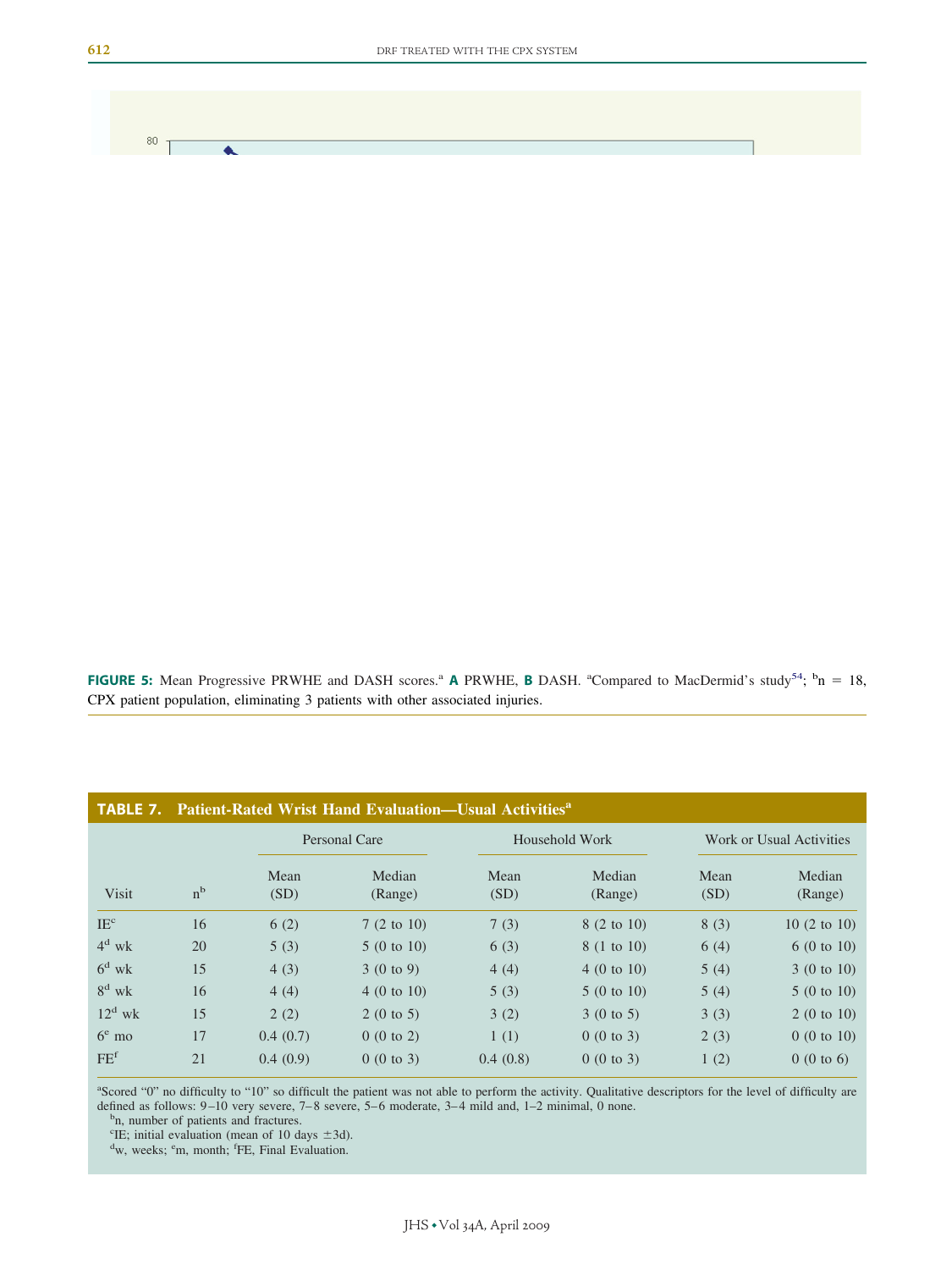| <b>TABLE 8.</b> Patient-Rated Wrist Hand Evaluation—Pain <sup>a</sup> |  |  |
|-----------------------------------------------------------------------|--|--|
|                                                                       |  |  |

|                 |       |              | Pain at Rest         |              | When Doing a Task<br>With Repeated<br>Wrist/Hand<br>Movement |              | Lifting a Heavy<br>Object |              | When the Pain Is at<br>Its Worst |              | Frequency: How<br>Often Do You Have<br>Pain? $b$ |
|-----------------|-------|--------------|----------------------|--------------|--------------------------------------------------------------|--------------|---------------------------|--------------|----------------------------------|--------------|--------------------------------------------------|
| <b>Visit</b>    | $N^c$ | Mean<br>(SD) | Median<br>(Range)    | Mean<br>(SD) | Median<br>(Range)                                            | Mean<br>(SD) | Median<br>(Range)         | Mean<br>(SD) | Median<br>(Range)                | Mean<br>(SD) | Median<br>(Range)                                |
| $IE^d$          | 16    | 3(3)         | 2(0 to 9)            | 6(4)         | 8 (0 to 10)                                                  | 9(2)         | $10(3 \text{ to } 10)$    | 6(3)         | $7(1 \text{ to } 10)$            | 4(3)         | $3(1 \text{ to } 10)$                            |
| 4 w             | 20    | 2(2)         | 1 (0 to 6)           | 5(3)         | $4(0 \text{ to } 10)$                                        | 6(4)         | 7(0 to 10)                | 6(3)         | $5(0 \text{ to } 10)$            | 4(3)         | $3(1 \text{ to } 10)$                            |
| 6 w             | 15    | 1(2)         | $1(0 \text{ to } 5)$ | 5(3)         | 5(0 to 10)                                                   | 7(4)         | $9(0 \text{ to } 10)$     | 5(3)         | 5(0 to 10)                       | 2(2)         | $2(0 \text{ to } 5)$                             |
| 8 w             | 16    | 1(1)         | 1(0 to 3)            | 4(2)         | 3(1 to 8)                                                    | 6(3)         | $7(1 \text{ to } 10)$     | 5(3)         | 5(0 to 9)                        | 2(2)         | $2(0 \text{ to } 5)$                             |
| 12 w            | 15    | 1(2)         | $1(0 \text{ to } 6)$ | 3(2.5)       | 4(0 to 9)                                                    | 4(3)         | 5(0 to 10)                | 5(3)         | 5(0 to 10)                       | 3(3)         | 2(0 to 10)                                       |
| 6 m             | 17    | 0.6(1)       | 0(0 to 3)            | 2(2)         | 1 (0 to 6)                                                   | 3(2)         | 2(0 to 8)                 | 3(3)         | 2(0 to 9)                        | 2(2)         | 1(0 to 6)                                        |
| FE <sup>e</sup> | 21    | 0.2(0.5)     | 0(0 to 2)            | 1(1.5)       | $1(0 \text{ to } 5)$                                         | 1(2)         | 1(0 to 7)                 | 2(2)         | 1(0 to 7)                        | 1(1)         | $1(0 \text{ to } 4)$                             |

a Patients described their average wrist/hand symptoms over the past week using a scale of 0 to 10. Qualitative descriptors for disability items related to pain are defined as follows; (0) none, (1 to 2) minimal, (3 to 4) mild, (5 to 6) moderate, and (7 to 8) severe or (9 to 10) very severe. If the patient did not perform an activity, they estimated the amount of pain or difficulty they would expect. <sup>b</sup>

Descriptors for pain frequency scored using a  $0-10$  scale are as follows: (0) none, (1–2) rarely, (3–4) occasionally, (5–6) frequent, (7–8) and  $(9-10)$  constant pain.

n, number of patients and fractures; <sup>d</sup>IE, Initial Evaluation; <sup>e</sup>FE, Final Evaluation; w, weeks; m, months.



**FIGURE 6:** AO classification C2.2 DRF (patient 14) treated with the CPX system. **A** Preoperative PA, **B** preoperative lateral, **C** postoperative PA, **D** postoperative lateral, **E** healed PA, and **F** healed lateral.

that multidirectional pins lead to broader distribution of the load, giving more stability to the construct in osteopenic bone. The cross-pin configuration of the CPX system achieves 3-dimensional stability, capturing larger fragments and buttressing the smaller fragments.<sup>78-80</sup> This was confirmed in this study by the fact that multi-fragment, dorsal, and volar shear fractures remained stable without supplemental or fragment-specific fixation. Strauss et al. $81$  substantiated the stiffness of the CPX system in a biomechanical study comparing the CPX system with a standard volar locking plate on fresh-frozen human distal radiuses with cyclic loading of 10,000 cycles. There was no significant difference in mechanical stiffness between the two.

In our study population, based on radiographic maintenance criteria, there was no loss of reduction. Although some final radiologic measurements were out of range, patients maintained reduction throughout the treatment period with early wrist mobilization and resumption of usual activities. There were no angular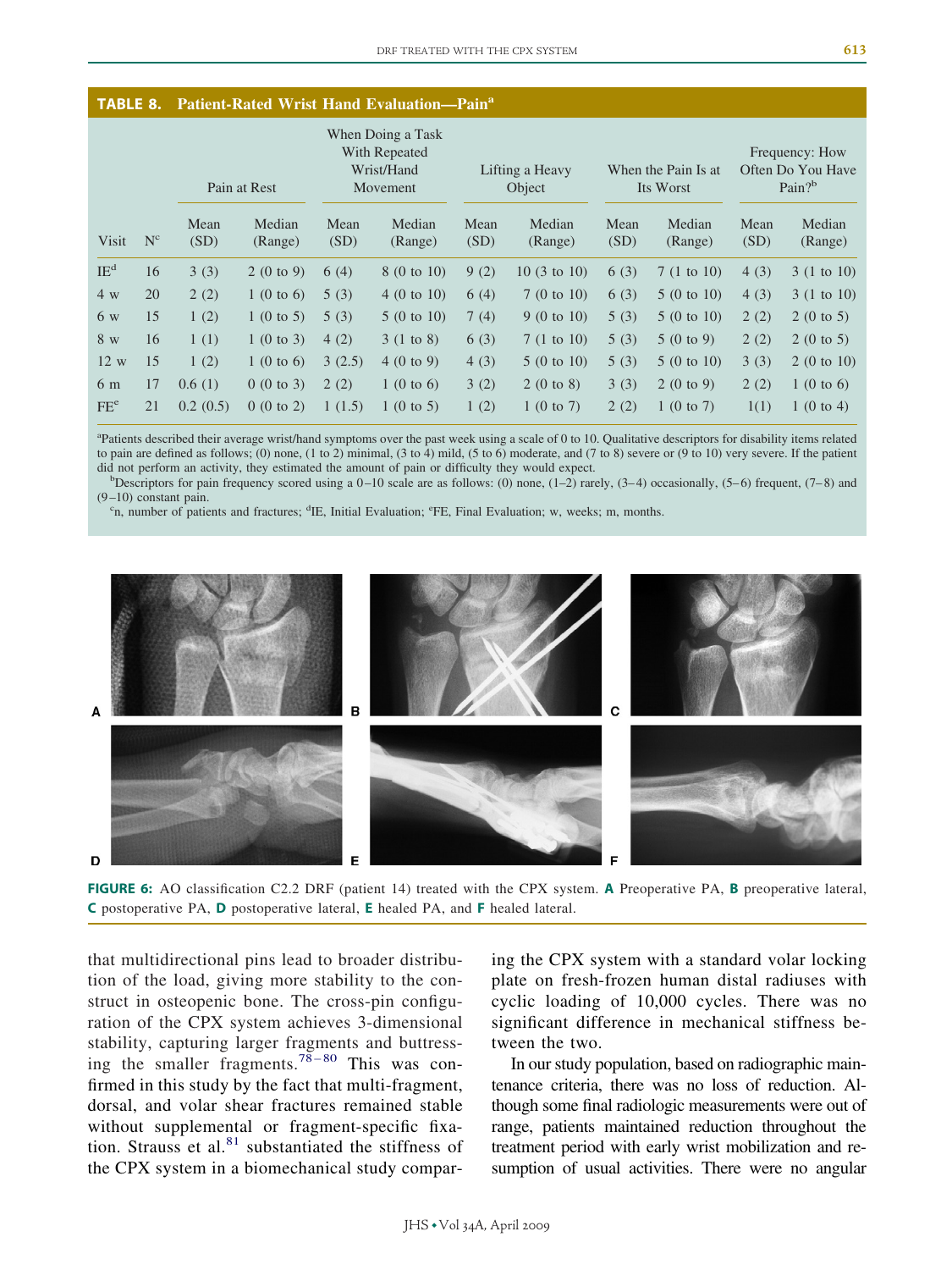collapses, increases in steps and gaps, fixation failures, or re-operations, and all patients returned to their prior activities or employment.

Patients with final radiographic measurements out of range included 6 patients with ulnar variance greater than 2 mm. Four who were otherwise restored in RH had ulnar positive variances before surgery that was maintained throughout treatment, and 2 patients were positive due to lack of full reduction. These 2 patients had radial height out of range. On final follow-up, none of these patients complained of ulnar sided wrist pain or required any further treatment.

Although 4 patients had negative UV, our percentages were less than those found in the study by Gelberman et al., which reported 139 of 476 (29%) in a normal white population.<sup>62</sup> Two patients with UV greater than minus 2 mm had preoperative UV of minus 3 and minus 4.8 mm, which, on reduction, was maintained throughout treatment. In addition, 1 patient who had a pre-reduction PT of  $-21^{\circ}$  remained out of range after reduction and at final follow-up, at  $-3^{\circ}$  and  $-4^{\circ}$ respectively. In 1 young patient, an increase of 1.4 mm in UV was a surprise to us, as the older patients in this study with osteopenic bones maintained reduction. We believe that the increase in UV might have been related to the patient's extremely high level of activity in the postoperative period when compared to the other patients.

This study, when compared to those by  $McQueen<sup>75</sup>$ and Krishnan,<sup>82</sup> showed fewer complications and greater ROM throughout the healing process. Although Gradl et al.<sup>9</sup> reported that patients had recovered greater initial ROM, patients treated with the CPX system had slightly greater ROM on final evaluation when we eliminated the 3 patients with other associated injuries. In addition, the PRWHE and DASH scores of the same patient population displayed slightly greater functional ability when compared to MacDermid's study.<sup>54</sup> When compared to the ORIF report by Trumble (43 cases) and Orbay (31 cases), our system had slightly better ROM and grip strength. $83,84$  The step and gap results were similar.

This system is indicated for extra-articular and reducible intra-articular fractures. We did treat some dorsal and volar shear fractures. Of these, a B2.2 and B3.3 were of special concern to us. These fractures were reduced by longitudinal traction and held, we suspect, because of the multiplanar fixation. Despite this, we believe that further studies are needed to recommend the CPX system for these types of fractures, especially for B3.3 fractures.

Radiographic evaluation with the CPX device is

unobstructed in the PA view. Although it is somewhat obstructed on lateral view, there remains some value in accessing the fracture, as the device is not totally radiopaque. One of the drawbacks of external fixators is the size and appearance of the device. The CPX system was well accepted by patients, which could be attributed to its low profile and facilitation of usual activities. In our series, the device was removed in the ambulatory facility. This cost could be eliminated by removing the device in the office.

The CPX system is a minimally invasive technique that allows stable fixation of DRF, early wrist mobilization, and resumption of usual activities, while providing a predictable outcome. Finally, because hand surgeons are familiar with percutaneous cross-pin fixation of fractures, the learning curve for this technique should be manageable.

#### **REFERENCES**

- 1. Orbay J, Badia A, Khoury RK, Gonzalez E, Indriago I. Volar fixed-angle fixation of distal radius fractures: the DVR plate. Tech Hand Up Extrem Surg 2004;8:142–148.
- 2. Jakob M, Rikli DA, Regazzoni P. Fractures of the distal radius treated by internal fixation and early function, a prospective study of 73 consecutive patients. J Bone Joint Surg 2000;82B:340 –344.
- 3. Bradway JK, Amadio PC, Cooney WP. Open reduction and internal fixation of displaced, comminuted intra-articular fractures of the distal end of the radius. J Bone Joint Surg 1989;71A:839 – 847.
- 4. Kambouroglou GK, Axelrod TS. Complications of the AO/ASIF titanium distal radius plate system ( $\pi$  plate) in internal fixation of the distal radius: a brief report. J Hand Surg 1998;23A:737–741.
- 5. Fernandez DL, Jupiter JB. Fractures of the distal radius: a practical approach to management. New York: Springer-Verlag, 2002:24 –25, 130 –132.
- 6. Itoh S, Tomioka H, Tanaka J, Shinomiya K. Relationship between bone mineral density of the distal radius and ulna and fracture characteristics. J Hand Surg 2004;29A:123–130.
- 7. Bindra RR. Biomechanics and biology of external fixation of distal radius fractures. Hand Clin 2005;21:363–373.
- 8. Nesbitt KS, Failla JM, Les C. Assessment of instability factors in adult distal radius fractures. J Hand Surg 2004;29A:1128 –1138.
- 9. Gradl G, Jupiter JB, Gierer P, Mittlmeier T. Fractures of the distal radius treated with a nonbridging external fixation technique using multiplanar K-wires. J Hand Surg 2005;30A:960 –968.
- 10. Slutsky DJ, Herman M. Rehabilitation of distal radius fractures: a biomechanical guide. Hand Clin 2005;21:455– 468.
- 11. Culp RW, Osterman AL. Arthroscopic reduction and internal fixation of distal radius fractures. Orthop Clin North Am 1995;26:739 – 748.
- 12. Knirk JL, Jupiter JB. Intraarticular fractures of distal end of the radius in young adults. J Bone Joint Surg 1986;68A:647– 659.
- 13. Bassett RL. Displaced intraarticular fractures of the distal radius. Clin Orthop Relat Res 1987;214:148 –152.
- 14. Melone CP Jr. Open treatment for displaced articular fractures of the distal radius. Clin Orthop Relat Res 1986;202:103–111.
- 15. Cooney WP. Open reduction of distal radius fractures: indications, classification and functional assessment: In: Saffar P, Cooney WP, eds. Fractures of the distal radius. 1st ed. London: Martin Dunitz, 1995:118 –125.
- 16. MacDermid JC, Donner A, Richards RS, Roth JH. Patient versus injury factors as predictors of pain and disability six months after a distal radius fracture. J Clin Epidemiol 2002;55:849 – 854.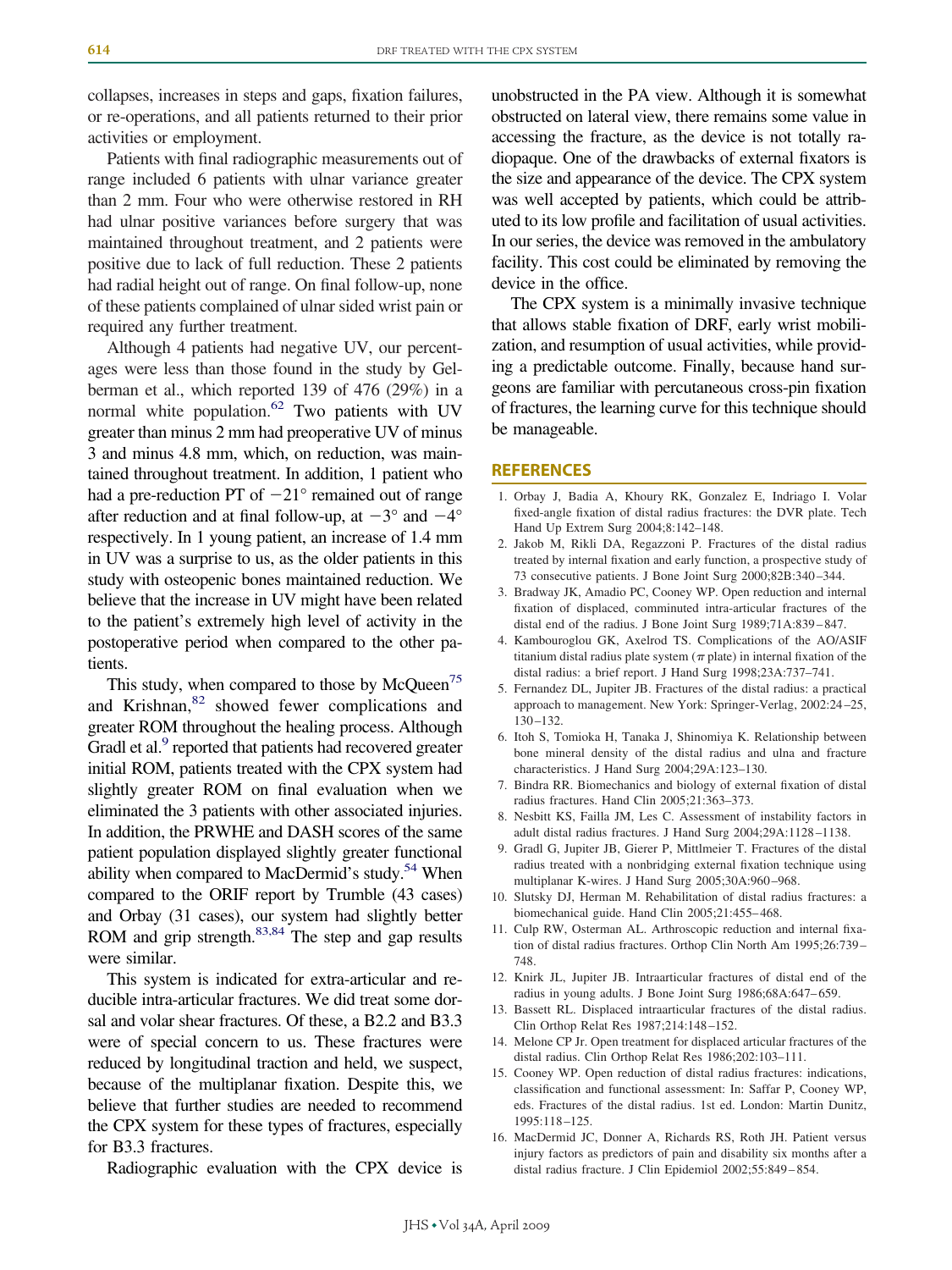- 17. MacDermid JC, Richards RS, Roth JH. Distal radius fracture: a prospective outcome study of 275 patients. J Hand Ther 2001;14: 154 –169.
- 18. Catalano LW, Cole RJ, Gelberman RH. Displaced intra-articular fractures of the distal aspect of the radius: long-term results in young adults after open reduction and internal fixation. J Bone Joint Surg 1997;79A:1290 –1302.
- 19. McQueen MM. Non-spanning external fixation of the distal radius. Hand Clin 2005;21:375–380.
- 20. McQueen MM, Hajducka C, Court-Brown CM. Redisplaced unstable fractures of the distal Radius: a prospective randomized comparison of four treatment methods. J Bone Joint Surg 1996;78B:404 – 409.
- 21. Rogachefsky RA, Lipson SR, Applegate B, Ouellette EA, Savenor AM, McAuliffe JA. Treatment of severely comminuted intra-articular fractures of the distal end of the radius by open reduction and combined internal and external fixation. J Bone Joint Surg 2001; 83A:509 –519.
- 22. Hanel DP, Jones MD, Trumble TE. Wrist fractures. Orthop Clin North Am 2002;33:35–57.
- 23. Gutow AP. Avoidance and treatment of complications of distal radius fractures. Hand Clin 2005;21:295–305.
- 24. Agee JM. Distal radius fractures. Multiplanar ligamentotaxis. Hand Clin 1993;9:577–585.
- 25. McQueen MM, Michie M, Court-Brown CM. Hand and wrist function after external fixation of unstable distal radial fractures. Clin Orthop Relat Res 1992;285:200 –204.
- 26. Slutsky DJ. Nonbridging external fixation of intra-articular distal radius fractures. Hand Clin 2005;21:381–394.
- 27. Bartosh RA, Saldana MJ. Intraarticular fractures of the distal radius: a cadaveric study to determine if ligamentotaxis restores radiopalmar tilt. J Hand Surg 1990;15A:18 –21.
- 28. Woo SL, Gomez MA, Akeson WH. The time and history-dependent viscoelastic properties of canine medial collateral ligament. J Biomech Eng 1981;103:293–298.
- 29. Fernandez DL, Jupiter JB, eds. Surgical techniques. In: Fractures of the distal radius: a practical approach to management. New York: Springer-Verlag, 2002:93–100.
- 30. Wolfe SW, Austin G, Lorenze M, Swigart CR, Panjabi MM. A biomechanical comparison of different wrist external fixators with and without K-wire augmentation. J Hand Surg 1999;24A:516 –524.
- 31. Osada D, Viegas SF, Shah MA, Morris RP, Patterson RM. Comparison of different distal radius dorsal and volar fracture fixation plates: a biomechanical study. J Hand Surg 2003;28A:94 –104.
- 32. Hastings H II, Leibovic SJ. Indications and techniques of open reduction internal fixation of distal radius fractures. Orthop Clin North Am 1993;24:309 –324.
- 33. Jupiter JB, Lipton H. The operative treatment of intraarticular fractures of the distal radius. Clin Orthop Relat Res 1993;292:48–61.
- 34. Leibovic SJ, Geissler WB. Treatment of complex intra-articular distal radius fractures. Orthop Clin North Am 1994;25:685–706.
- 35. Fernandez DL, Jupiter JB. Fractures of the distal radius. A practical approach to management. New York: Springer-Verlag, 1996:159 – 220.
- 36. Fitoussi F, Ip WY, Chow SP. Treatment of displaced intra-articular fractures of the distal end of the radius with plates. J Bone Joint Surg 1997;79A:1303–1312.
- 37. MacDermid JC, Tottenham V. Responsiveness of the disability of the arm, shoulder, and hand (DASH) and patient-rated wrist/hand evaluation (PRWHE) in evaluating change after hand therapy. J Hand Ther 2004;17:18 –23.
- 38. Beaton DE, Katz JN, Fossel AH, Wright JG, Tarasuk V, Bombardier C. Measuring the whole or the parts? Validity, reliability, and responsiveness of the disabilities of the arm, shoulder and hand outcome measure in different regions of the upper extremity. J Hand Ther 2001;14:128 –146.
- 39. Müller ME. Distal radius. In: Muller ME, Nazarian S, Koch P, Schatzker J, eds. AO classification of fractures. Berlin: Springer-Verlag, 1987:106 –115.
- 40. Müller ME (ed). Comprehensive classification of fractures. Pamphlet 1. Bern: ME Müller Foundation, 1995:1–24.
- 41. Kreder HJ, Hanel DP, McKee M, Jupiter J, McGillivary G. Swiontkowski MF. Consistency of AO fracture classification for the distal radius. J Bone Joint Surg 1996;78B:726 –731.
- 42. Cole RJ, Bindra RR, Evanoff BA, Gilula LA, Yamaguchi K, Gelberman RH. Radiographic evaluation of osseous displacement following intra-articular fractures of the distal radius: reliability of plain radiography versus computed tomography. J Hand Surg 1997;22A: 792– 800.
- 43. Kreder HJ, Hanel DP, McKee M, Jupiter J, McGillivary G, Swiontkowski MF. X-ray film measurements for healed distal radius fractures. J Hand Surg 1996;21A:31–39.
- 44. Charnley J. The closed treatment of common fractures. Edinburgh and London: E & S Livingstone Ltd, 1968:130-133.
- 45. McQueen M, Caspers J. Colles fracture: does the anatomical result affect the final function? J Bone Joint Surg 1988;70B:649 – 651.
- 46. Kopylov P, Johnell O, Redlund-Johnell I, Bengner U. Fractures of the distal end of the radius in young adults: a 30-year follow-up. J Hand Surg 1993;18B:45– 49.
- 47. Taleisnik J, Watson HK. Midcarpal instability caused by malunited fractures of the distal radius. J Hand Surg 1984;9A:350 –357.
- 48. Bickerstaff DR, Bell MJ. Carpal malalignment in Colles' fractures. J Hand Surg 1989;14B:155–160.
- 49. Abbaszadegan H, Jonsson U, von Sivers K. Prediction of instability of Colles' fractures. Acta Orthop Scand 1989;60:646 – 650.
- 50. Cassidy C, Jupiter JB, Cohen M, Delli-Santi M, Fennell C, Leinberry C, et al. Norian SRS cement compared with conventional fixation in distal radial fractures. A randomized study. J Bone Joint Surg 2003; 85A:2127–2137.
- 51. Posner MA, Ambrose L. Malunited Colles' fractures: correction with a biplanar closing wedge osteotomy. J Hand Surg 1991;16A:1017– 1026.
- 52. MacDermid JC, Turgeon T, Richards RS, Beadle M, Roth JH. Patient rating of wrist pain and disability: a reliable and valid measurement tool. J Orthop Trauma 1998;12:577–586.
- 53. MacDermid JC, Richards RS, Donner A, Bellamy N, Roth JH. Responsiveness of the short form-36, disability of the arm, shoulder, and hand questionnaire, patient-rated wrist evaluation, and physical impairment measurements in evaluating recovery after a distal radius fracture. J Hand Surg 2000;25A:330 –340.
- 54. MacDermid JC, Roth JH, Richards RS. Pain and disability reported in the year following a distal radius fracture: a cohort study. BMC Musculoskelet Disord 2003;31:4:24.
- 55. Solway S, Beaton DE, McConnel S, Bomvardier C. The DASH outcome measure user's manual. Toronto, ON: Institute for Work and Health, 2002:1–22.
- 56. Fernandez DL, Jupiter JB, eds. Surgical techniques. In: Fractures of the distal radius: a practical approach to management. New York: Springer-Verlag, 2002:58 – 60.
- 57. Azegami S. Radiological evaluation of distal radius fracture: what junior doctors want to know. Accessed March 29, 2008. Available from [http://www.orthogate.org/articles/education/radiological-evaluation](http://www.orthogate.org/articles/education/radiological-evaluation-of-distal-radius-fracture-azegami.html)[of-distal-radius-fracture-azegami.html.](http://www.orthogate.org/articles/education/radiological-evaluation-of-distal-radius-fracture-azegami.html)
- 58. Friberg S, Lundstrom B. Radiographic measurements of the radiocarpal joint in normal adults. Acta Radiol Diagn (Stockh) 1976;17: 249 –256.
- 59. Mann FA, Kang SW, Gilula LA. Normal palmar tilt: is dorsal tilting really normal? J Hand Surg 1992;17B:315–317.
- 60. Goldfarb CA, Yin Y, Gilula LA, Fisher AJ, Boyer MI. Wrist fractures: what the clinician wants to know. Radiology 2001;219:11–28.
- 61. Altissimi M, Antenucci R, Fiacca C, Mancini GB. Long-term results of conservative treatment of fractures of the distal radius. Clin Orthop Relat Res 1986;206:202–210.
- 62. Gelberman RH, Salamon PB, Jurist JM, Posch JL. Ulnar variance in Kienböck's disease. J Bone Joint Surg 1975;57A:674 – 676.
- 63. Palmer AK, Glisson RR, Werner FW. Ulnar variance determination. J Hand Surg 1982;7:376 –379.